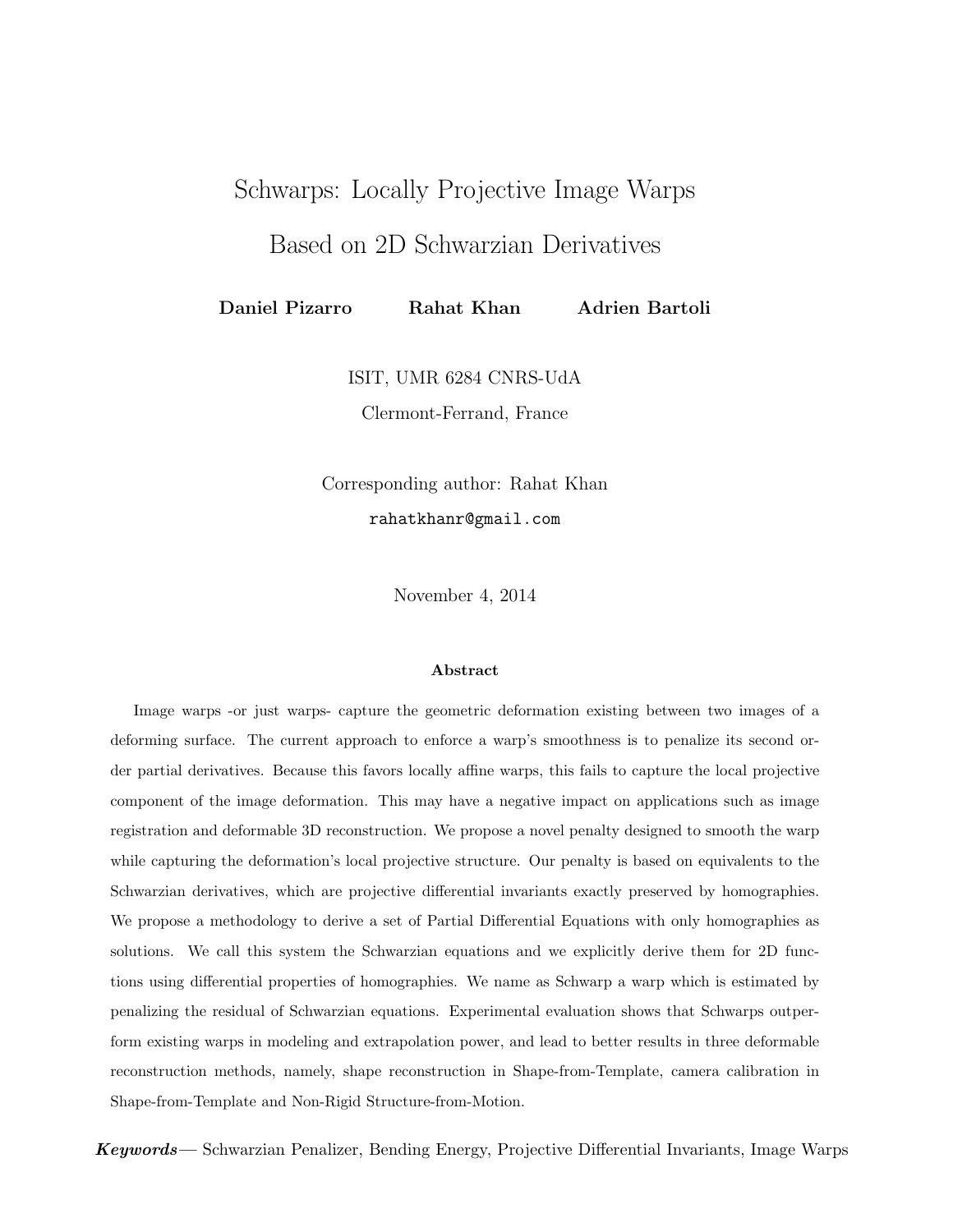# Contents

| 1        | Introduction     |       |                                                                     |                |  |  |  |  |
|----------|------------------|-------|---------------------------------------------------------------------|----------------|--|--|--|--|
| $\bf{2}$ | State-of-the-Art |       |                                                                     |                |  |  |  |  |
| 3        | Background       |       |                                                                     |                |  |  |  |  |
|          | 3.1              |       |                                                                     |                |  |  |  |  |
|          | 3.2              |       |                                                                     | $8^{\circ}$    |  |  |  |  |
|          | 3.3              |       |                                                                     | 8 <sup>8</sup> |  |  |  |  |
| 4        |                  |       | <b>Schwarzian Equations in Two Dimensions</b>                       | 9              |  |  |  |  |
|          | 4.1              |       |                                                                     | -9             |  |  |  |  |
|          | 4.2              |       |                                                                     | -10            |  |  |  |  |
| 5        |                  |       | Solution Space of the Schwarzian Equations                          | 12             |  |  |  |  |
|          | 5.1              |       |                                                                     | 12             |  |  |  |  |
| 5.2      |                  |       |                                                                     |                |  |  |  |  |
| 6        |                  |       | Modeling the Perspective Projection of Deforming Surfaces: Schwarps | 15             |  |  |  |  |
| 7        |                  |       | <b>Experimental Results</b>                                         | 17             |  |  |  |  |
|          | 7.1              |       |                                                                     | -17            |  |  |  |  |
|          | 7.2              |       |                                                                     |                |  |  |  |  |
|          |                  |       |                                                                     |                |  |  |  |  |
|          |                  | 7.2.1 |                                                                     | - 18           |  |  |  |  |
|          |                  |       |                                                                     | 19             |  |  |  |  |
|          |                  | 7.2.3 |                                                                     | -19            |  |  |  |  |
|          |                  | 7.2.4 |                                                                     | -19            |  |  |  |  |
|          | 7.3              |       |                                                                     | <b>20</b>      |  |  |  |  |
|          |                  | 7.3.1 |                                                                     | 21             |  |  |  |  |
|          |                  | 7.3.2 |                                                                     | -21            |  |  |  |  |

8 Conclusion 24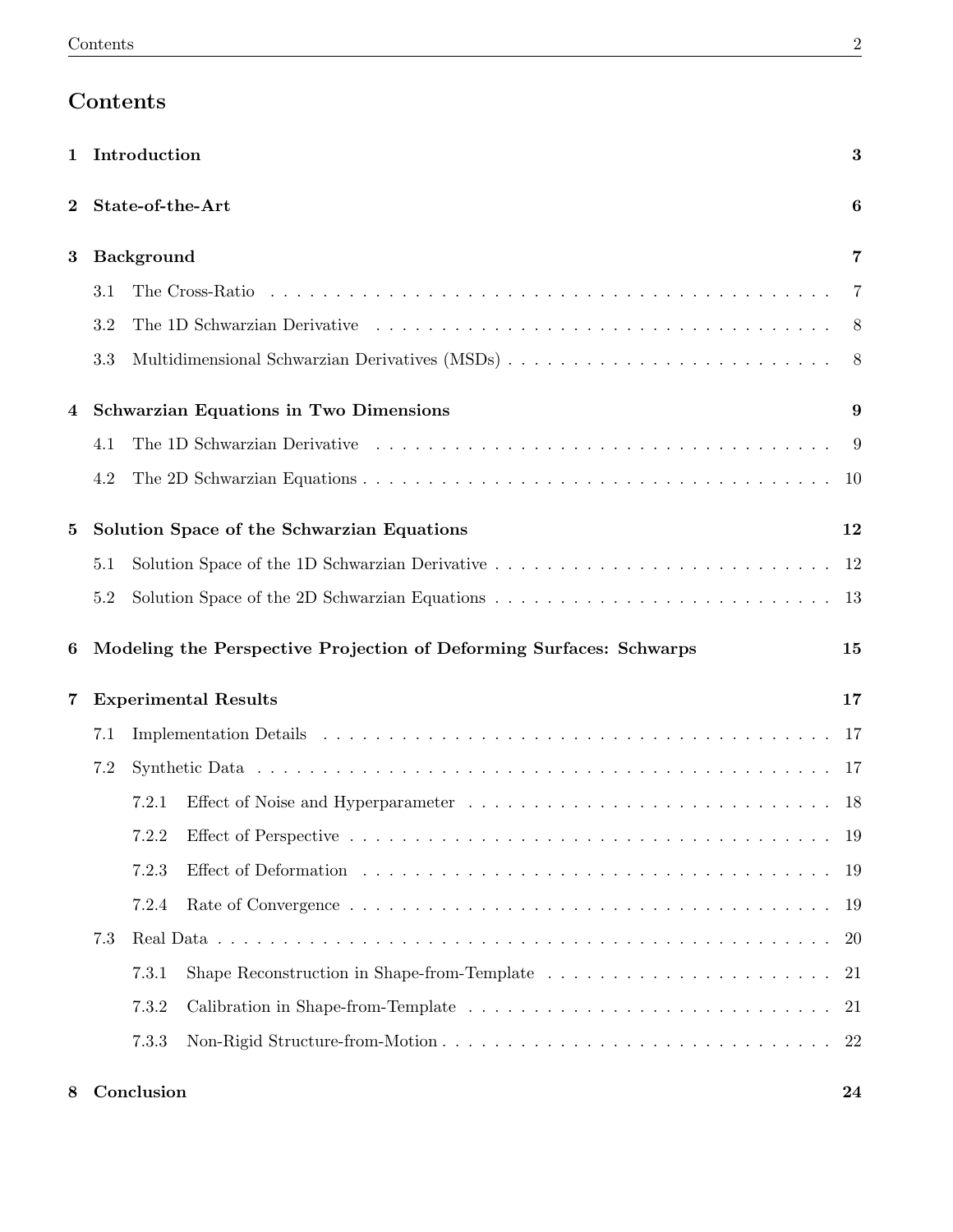## 1 Introduction

Projective geometry studies the geometric properties of projective transformations. During the last 30 years, projective geometry has successfully modeled important problems in computer vision, such as image stitching (Szeliski, 2006), image registration (Torr, 2000) and Structure-from-Motion (SfM) (Faugeras et al., 2001; Hartley and Zisserman, 2003). These problems assume the scene is rigid. However, if the scene geometry changes over time, the current tools from projective geometry cannot model it. They are thus insufficient for problems like Non-Rigid Structure-from-Motion (NRSfM) (Bregler et al., 2000; Torresani et al., 2008), Shape-from-Template<sup>1</sup> (SfT) (Perriollat et al., 2011; Salzmann et al., 2007) and non-rigid image registration (Bookstein, 1989). In a deformable environment, a fundamental problem is the modeling of the image warp -or just warp- the function which maps points between images of a deforming surface. A warp is generally represented by a linear basis expansion such as the Thin-Plate Spline (TPS) (Bookstein, 1989), the tensor-product BSpline (BS) (Rueckert et al., 1999), finite elements (Pilet et al., 2007) and finite differences as in optical flow (Horn and Schunck, 1981). A warp is also generally assumed to be smooth or piecewise smooth. This is modeled by existing approaches as a penalty on the warp's derivatives. For instance, penalizing second order derivatives leads to the popular bending energy, which forces the warp to be locally affine (Bookstein, 1989). A direct consequence is that the infinitesimal projective information is not captured by the warp. Interestingly, it was attempted to solve that problem by modeling the warp with rational basis expansion. This led to the Generalized TPS warps (Bartoli et al., 2010) and the NURBS warp (Brunet et al., 2009). Their estimation uses the 3D bending energy directly expressed on homogeneous coordinates. Theoretically, rational warps are smooth and capture the infinitesimal projective structure. However, their main problem is that they are non-convex and may be unstable due to their rational structure.

We propose a novel penalty which is able to smooth a warp while allowing it to capture the infinitesimal projective structure. This penalty may be used to estimate any type of warp model. Therefore, it may be applied to linear basis expansions, and does not require the use of a rational warp. Our penalty is based on the theory of Projective Differential Geometry (PDG), which we argue is a fundamental tool in warp modeling. PDG is a branch of mathematics that studies the properties of projective transformations at the infinitesimal scale. So far, PDG has been used to a much smaller extent than projective geometry in computer vision (Lazebnik and Ponce, 2005; Schmid and Zisserman, 2000). An important result of PDG is the Schwarzian derivative (Ovsienko and Tabachnikov, 2009). It originated from the study of projective

<sup>&</sup>lt;sup>1</sup>In SfT, the 3D shape of a deformable surface is computed from the warp between a template and an input image. The shape of the template is known a priori.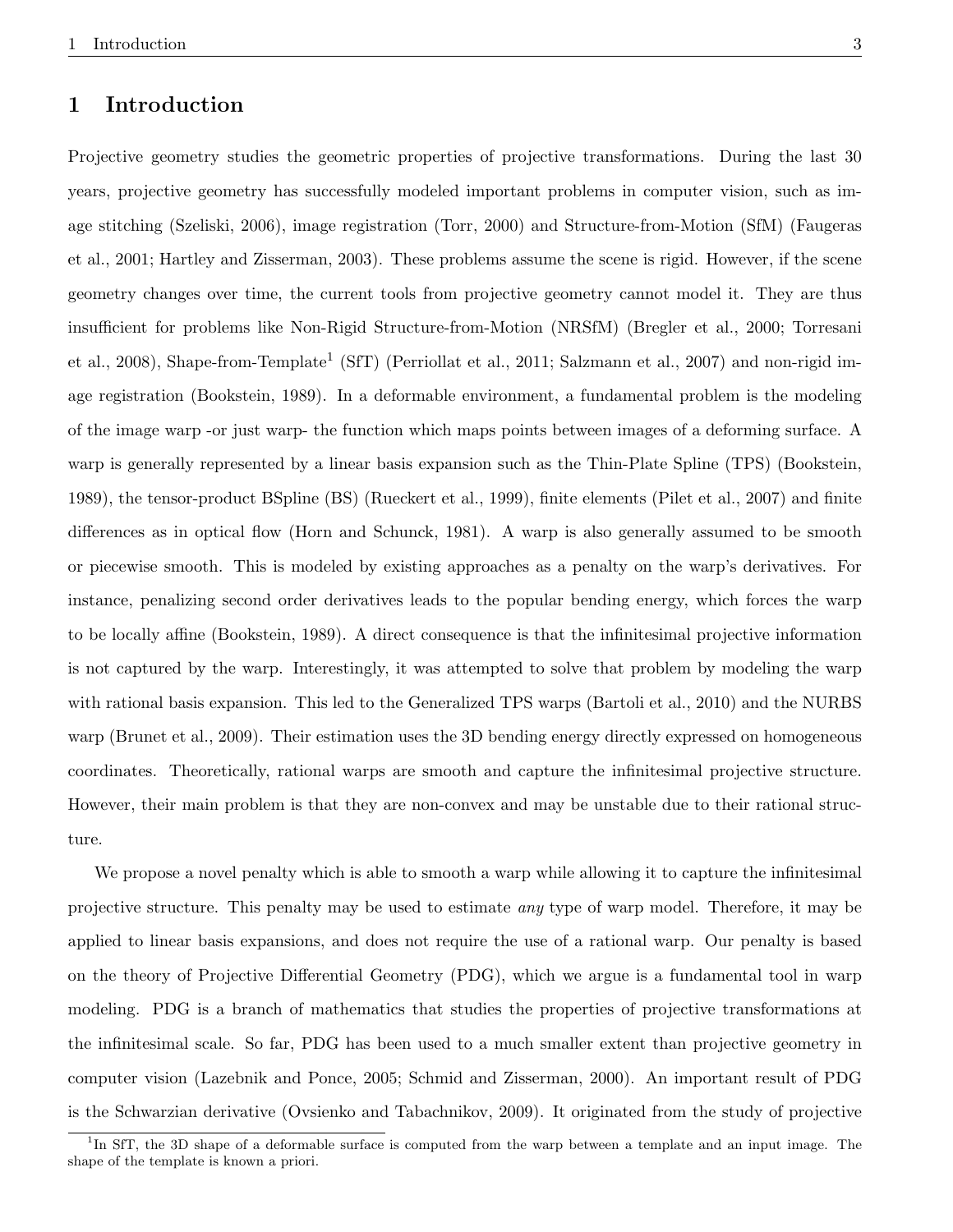differential invariants, but also appears in many other fields of mathematics such as the dynamical system theory and differential equation solving. The Schwarzian derivative models cross-ratio at a differential level (Ovsienko and Tabachnikov, 2009). The cross-ratio of points is well-known in computer vision (Lei, 1990; Mundy and Zisserman, 1992) as it represents a projective invariant between two images related by a homography. In  $\mathbb{RP}^1$ , the cross-ratio is defined for 4 colinear points. In the differential cross-ratio the distances among these points are infinitesimal. The Schwarzian derivative is a differential operator that vanishes for functions that preserve the differential cross-ratio. The Schwarzian derivative is well defined in the 1D case (Ovsienko and Tabachnikov, 2009; Singer, 1978). However, we are interested in images and thus in the 2D case. Several extensions of the Schwarzian derivative to higher dimensions were proposed (Matsumoto et al., 1993; Osgood and Stowe, 1992; Ovsienko and Tabachnikov, 2005). Computing the Schwarzian derivatives of an image warp requires one to find a system of PDEs that, as in the case of the 1D Schwarzian derivative, has homographies as solutions. Unfortunately, it is far from straightforward to arrive from the existing multidimensional Schwarzians to the sought system of PDEs (see section 3.3 for details).

We bring two core contributions. The first one is a new derivation framework for the 1D Schwarzian derivative which extends to higher dimensions. In particular, we use our framework to explicitly derive a system of PDEs that we call the 2D Schwarzian equations. Interestingly, the 2D Schwarzian equations are second order PDEs contrary to the third order 1D Schwarzian derivatives. Our second core contribution is the Schwarp, which is defined as an image warp which was estimated while penalizing the residual of our 2D Schwarzian equations, thereby capturing infinitesimal projective properties. The intuition underlying this penalizer is that a warp with small residuals for our 2D Schwarzian equations behaves locally like a homography. To back this intuition, we prove that the 2D Schwarzian equations vanish if and only if the warp is a homography. A Schwarp may be constructed with any warp model and improves over classical approaches based on using the bending energy as a penalizer, favoring a locally affine behavior (see figure 1).

We report an extensive set of experimental results. Schwarps do better than state-of-the-art warps in three ways:  $(i)$  the warp's extrapolation power increases, especially in perspective imaging conditions,  $(ii)$  the accuracy of the warp's derivatives is improved by a large margin, *(iii)* the sensitivities to the hyperparameter is reduced. We validated the impact of Schwarps on three methods: shape reconstruction in SfT (Bartoli et al., 2012), camera calibration in SfT (Bartoli and Collins, 2013b) and NRSfM (Varol et al., 2009).

Notation. We briefly discuss our notation. Lowercase greek letters (e.g.  $\gamma$ ) are functions, functionals or parameters. Scalars are latin lowercase letters in italics (e.g. n). Latin uppercase letters in italics are used for differential operators (e.g. S) except J which denotes the Jacobian determinant.  $\mathbb{R}^n$  and  $\mathbb{R}\mathbb{P}^n$  denote respectively the real vector space and the real projective space of dimension n. Calligraphic letters are used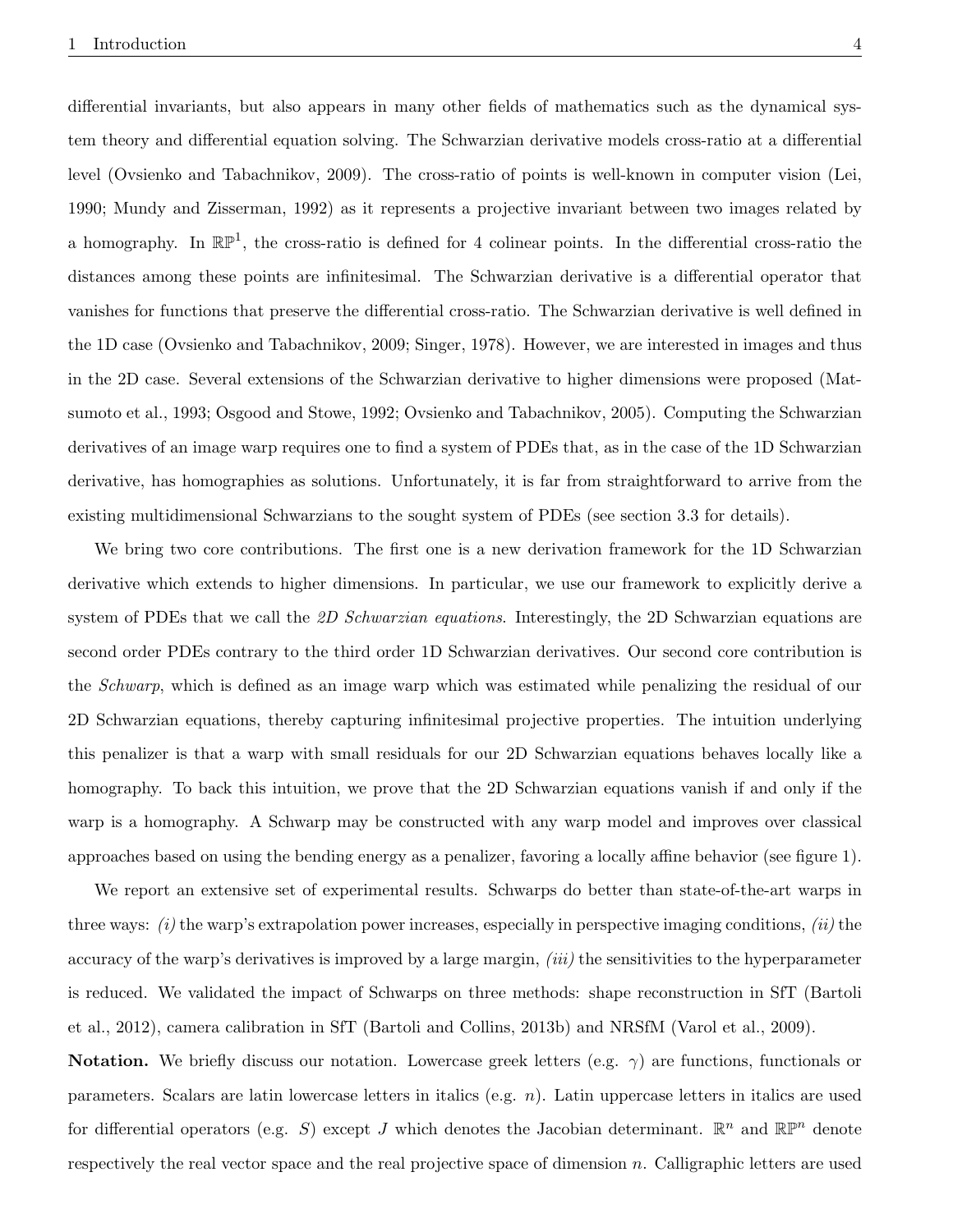

Figure 1: Shape-from-Template (SfT) results for different warp models. In these examples, the BS-warp is used as the linear basis warp and the NURBS-warp as the rational basis warp. The first column shows the input feature correspondences and the ground truth shape obtained by SfM for multiple images. The image in the first row is captured under affine conditions whereas the image in the second row is significantly perspective. It is clear that the warp that uses Schwarzian equations as a penalizer improves accuracy over the other warps in both cases. However, in the presence of strong perspective the gain is significant. SfT depends on the first derivative of the warp which is captured with our penalizer to a better extent than with the usual bending energy. The shape reconstruction in SfT method we used is (Bartoli et al., 2012) and the calibration in SfT method is (Bartoli and Collins, 2013a)

.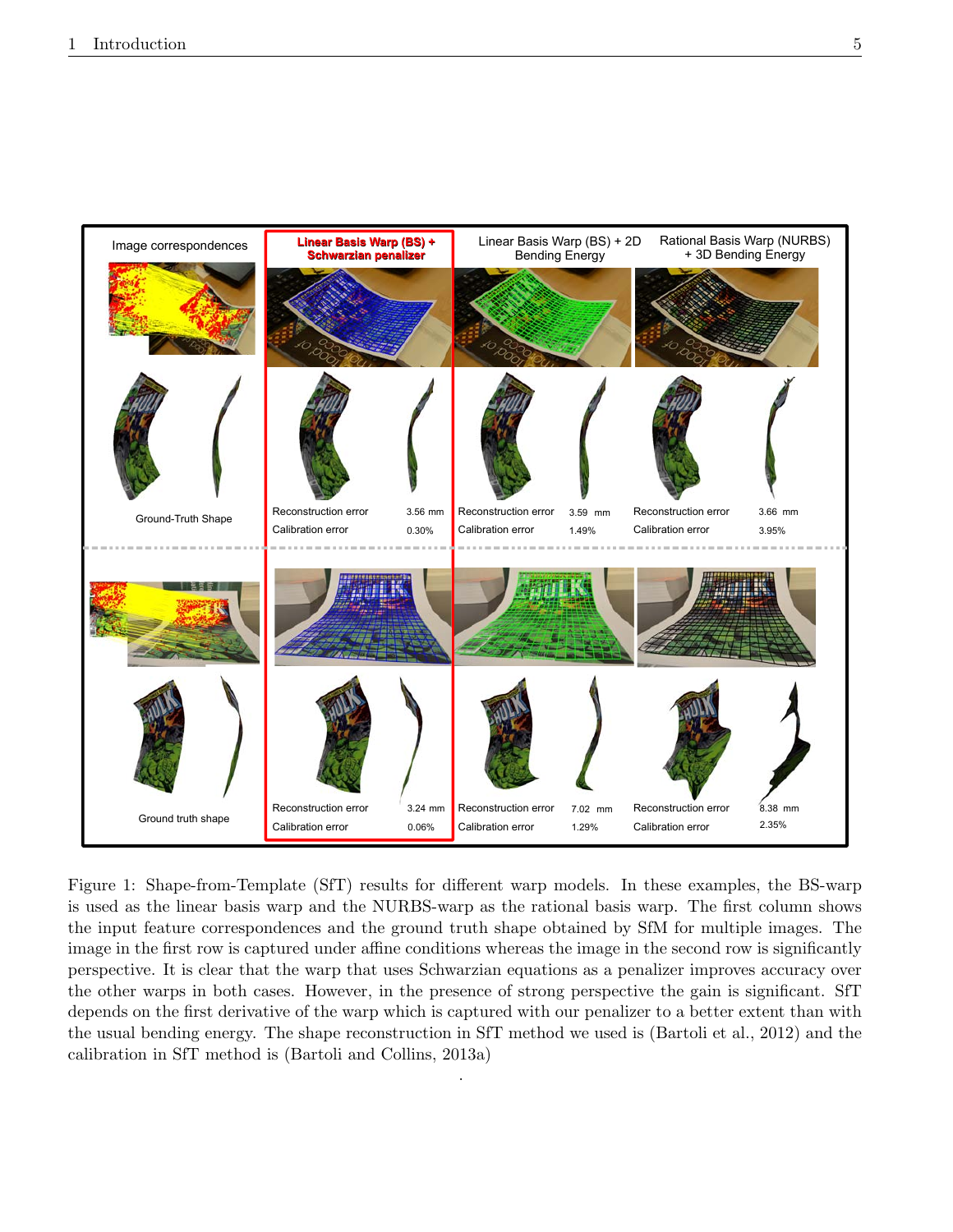to define groups of functions under composition. We denote as  $\mathcal{L}(\mathbb{R}^n)$  the group of linear functions in n dimensions with scalar range. Given  $\gamma \in \mathcal{L}(\mathbb{R}^n)$  and  $x_i$  the *i*-th input variable, we have that:

$$
\frac{\partial^n \gamma}{\partial x_i} = 0 \qquad n > 1 \qquad i \in \{1, \dots, n\}.\tag{1}
$$

We denote as  $\mathcal{A}(\mathbb{R}^n)$  the group of affine transformations, where given  $\eta \in \mathcal{A}(\mathbb{R}^n)$ :

$$
\eta = \begin{pmatrix} \gamma_1 & \gamma_2 & \cdots & \gamma_n \end{pmatrix}^\top \qquad \gamma_i \in \mathcal{L}(\mathbb{R}^n) \quad \text{and} \quad i \in \{1, \ldots, n\}.
$$
 (2)

We denote as  $\mathcal{H}(\mathbb{R}\mathbb{P}^n)$  the group of homographic functions, defined using ratios of members of  $\mathcal{L}(\mathbb{R}^n)$ . Given  $\eta \in \mathcal{H}(\mathbb{R}\mathbb{P}^n)$ :

$$
\eta = \left(\frac{\delta_1}{\delta_{n+1}} \quad \frac{\delta_2}{\delta_{n+1}} \quad \cdots \quad \frac{\delta_n}{\delta_{n+1}}\right)^\top \quad \delta_i \in \mathcal{L}(\mathbb{R}^n) \qquad i \in \{1, \dots, n+1\} \quad \text{and} \quad \delta_{n+1} \neq 0. \tag{3}
$$

Finally, we denote  $C^r(\mathbb{R}^n,\mathbb{R}^n)$  the group of continous functions that have continuous first r derivatives.

# 2 State-of-the-Art

We provide some details on the existing warps and the penalty used for imposing smoothness, a very important prior when estimating image warps. The warps discussed here are later compared to ours in the experimental section. The most commonly used warps are the linear basis expansion warps which are usually obtained as the optimum of a linear least-square problem of the following form:

$$
\underset{\eta}{\arg\min} \quad \varepsilon_d[\eta] + \lambda \varepsilon_s[\eta],\tag{4}
$$

where  $\eta$  is the warp,  $\varepsilon_d[\eta]$  is the data term and  $\varepsilon_s[\eta]$  is the penalty term which smoothes the warp.  $\lambda$  is a hyperparameter that determines the weight of the penalty. Typically, the bending energy  $\varepsilon_{be}[\eta]$  is used as penalty:

$$
\varepsilon_s[\eta] = \varepsilon_{be}[\eta] = \int_{\mathbb{R}^2} \left(\frac{\partial^2 \eta}{\partial u^2}\right)^2 + \left(\frac{\partial^2 \eta}{\partial u \partial v}\right)^2 + \left(\frac{\partial^2 \eta}{\partial v^2}\right)^2 du dv,
$$
\n(5)

where u and v are the domain coordinates of the warp. Imposing hardly the bending energy to be zero forces the warp to be an affine transformation:

$$
\lim_{\lambda \to \infty} \left( \argmin_{\eta} \quad \varepsilon_d[\eta] + \lambda \varepsilon_{be}[\eta] \right) \qquad \in \quad \mathcal{A}(\mathbb{R}^2). \tag{6}
$$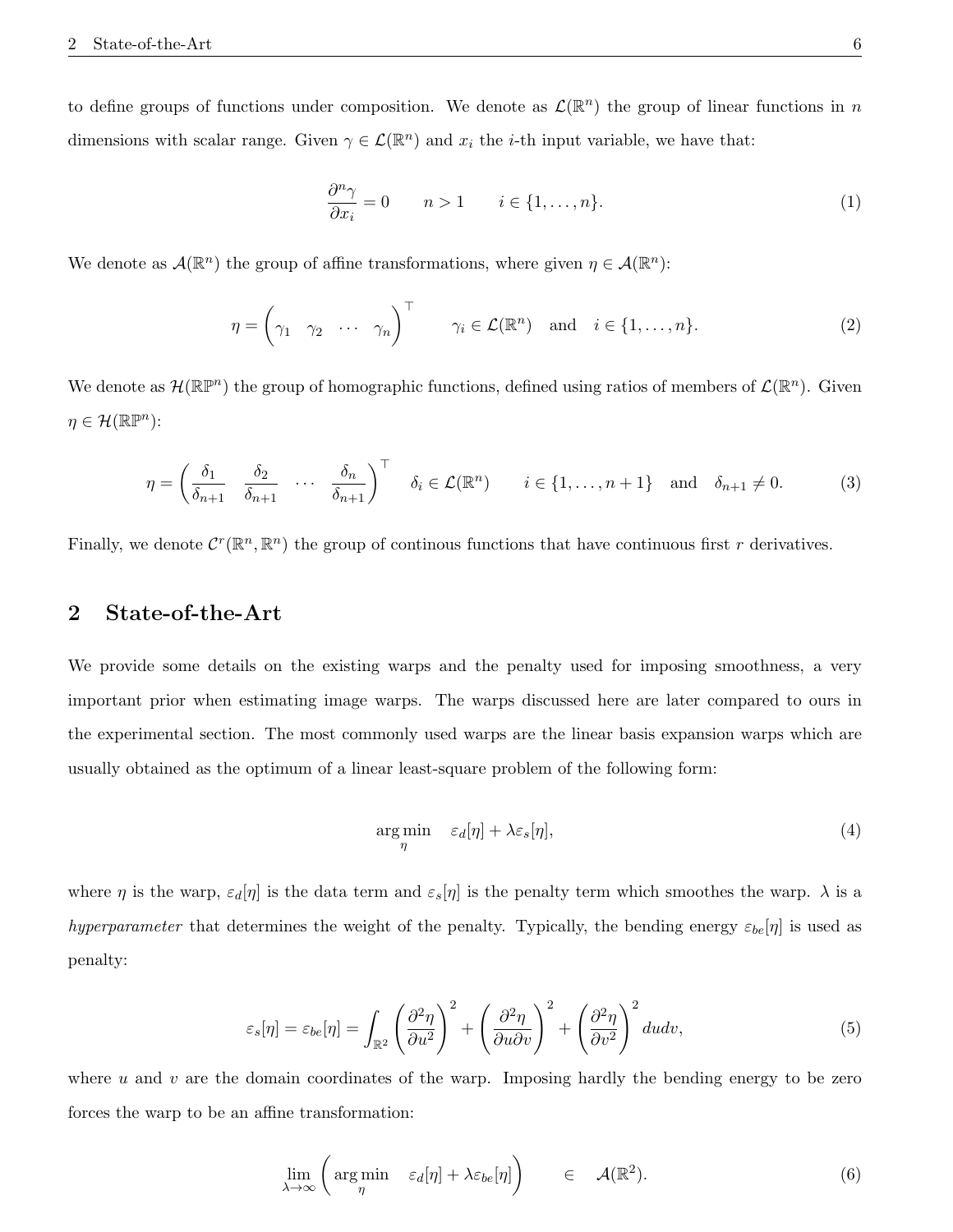Any warp model, such as the TPS-warp or the BS-warp that uses the bending energy to impose smoothness fails to capture perspective at a differential level. To deal with that problem, warps based on rational basis expansions were proposed. For example, (Bartoli et al., 2010) proposed the DP-warp (Deformable Projective warp) from the Generalized TPS warps and (Brunet et al., 2009) proposed the NURBS-warp (Non-Uniform-Rational-BSpline warp). Rational basis warps are modeled in homogeneous coordinates and employs the 3D bending energy as the penalty. As the name suggests, the 3D bending energy is the extension of the bending energy (equation (5)) to 3 dimensions (Tanner, 2005), computed in this case from the 2D homogeneous coordinates. As we will show in our experiments, the rational warps are challenging to optimize due to the rational terms as well as their sensitivities to the hyperparameter. In contrast to the existing approaches we propose to change the penalizer, using the squared residual of Schwarzian equations  $\varepsilon_{se}$  which forms infinitesimally projective warps. In fact, if our penalizer is imposed to the limit, the estimated warp becomes an homography:

$$
\lim_{\lambda \to \infty} \left( \argmin_{\eta} \quad \varepsilon_d[\eta] + \lambda \varepsilon_{se}[\eta] \right) \qquad \in \quad \mathcal{H}(\mathbb{R}^2). \tag{7}
$$

### 3 Background

Projective differential invariants have been studied in computer vision in a few previous papers (Astrom, 1995; Lazebnik and Ponce, 2005). In (Lazebnik and Ponce, 2005), the authors propose local projective differential invariants of curves and surfaces whereas ( $Åstrom$ , 1995) focuses on non-algebraic planar curves. None of the previous papers employed these invariants in deformable 3D reconstruction. We now present the Schwarzian derivative, one of the most fundamental projective differential invariants. We start our discussion with the cross-ratio of 4 points in the projective line and 5 points in the projective plane. We then give the differential version of the cross-ratio in the projective line, leading to the 1D Schwarzian derivative.

### 3.1 The Cross-Ratio

We consider 4 points  $t_1, t_2, t_3, t_4$  in the projective line  $\mathbb{RP}^1$ . The cross-ratio on  $\mathbb{RP}^1$  is defined by the following scalar  $\phi(t_1, t_2, t_3, t_4) = \frac{(t_1 - t_3)(t_2 - t_4)}{(t_2 - t_3)(t_1 - t_4)}$ . Homographic transformations in  $\mathcal{H}(\mathbb{RP}^1)$  preserve the cross-ratio. This directly extends to 4 colinear points in the projective plane  $\mathbb{RP}^2$ . For 5 non-colinear points in  $\mathbb{RP}^2$ , one may select one point as the reference and compute 4 direction vectors with the remaining 4 points. A cross-ratio is obtained by replacing distances by inter-direction signed angles. By changing the reference point one obtains 2 independent cross-ratios for 5 points in the projective plane.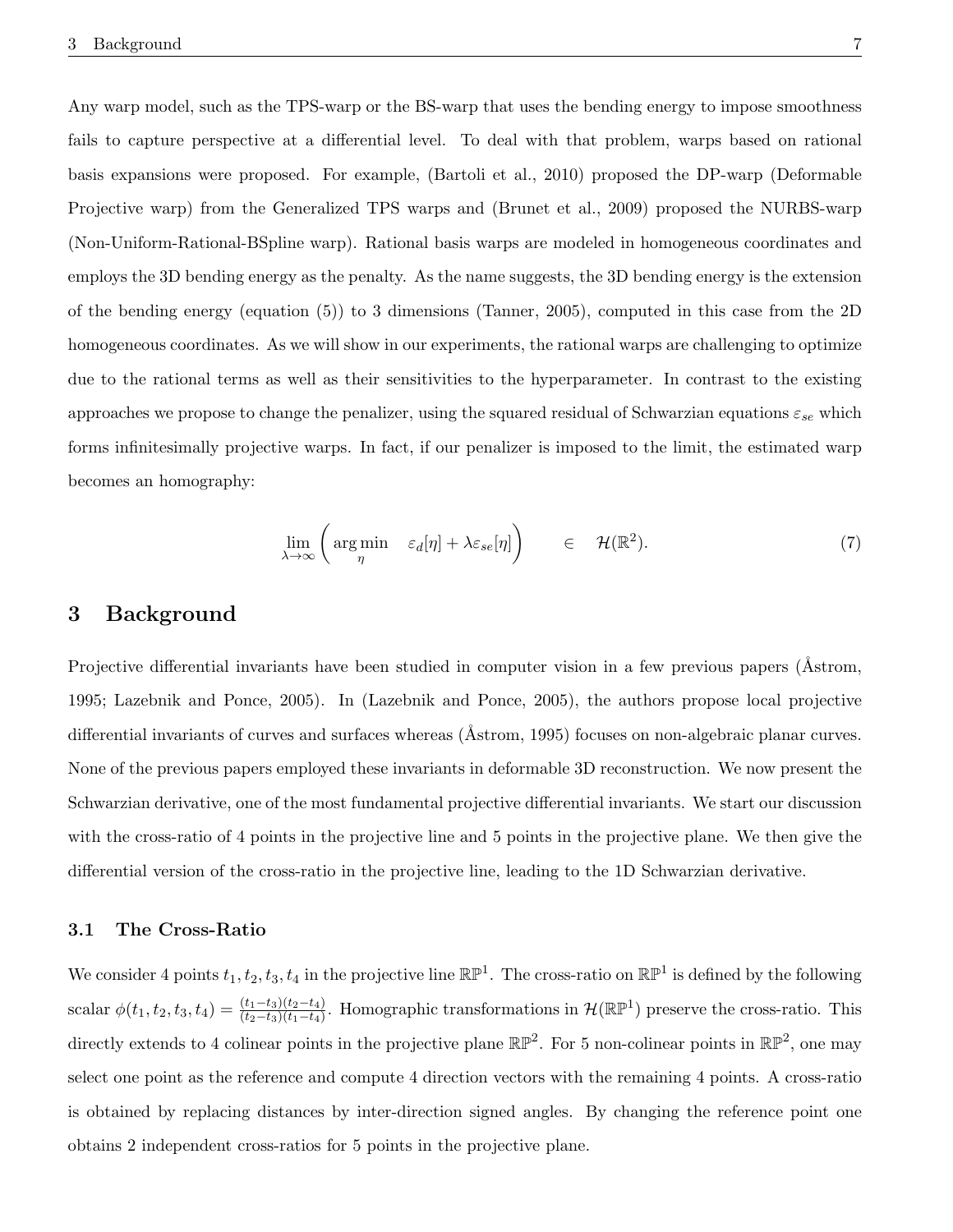### 3.2 The 1D Schwarzian Derivative

An important projective differential invariant is the Schwarzian derivative (Ovsienko and Tabachnikov, 2009). We give its derivation as can be found in the literature. We consider a diffeomorphism  $\eta$  which acts on 4 points  $t_1, t_2, t_3, t_4 \in \mathbb{RP}^1$ . We assume that the 4 points are spread so that  $t_2, t_3, t_4$  can be defined by their distances to  $t_1$  as a function of  $\epsilon \in \mathbb{R}$ :  $t_2 = t_1 + \epsilon$ ,  $t_3 = t_1 + 2\epsilon$  and  $t_4 = t_1 + 3\epsilon$ . The 4 points become  $t_1, t_1 + \epsilon, t_1 + 2\epsilon, t_1 + 3\epsilon$  and thus are related by the variable  $\epsilon$ . The Schwarzian derivative measures the effect of  $\eta$  on the cross-ratio as  $\epsilon$  tends to zero. In other words, the Schwarzian derivative measures the cross-ratio of the points when they are infinitesimally close. To obtain the Schwarzian derivative one forms the Taylor expansion of  $\phi$  when  $\epsilon$  goes to zero and keeps the first non-zero term of the expansion:

$$
\phi(\eta(t_1), \eta(t_2), \eta(t_3), \eta(t_4)) = \phi(t_1, t_2, t_3, t_4) - \epsilon^2 S[\eta](t_1) + O(\epsilon^3). \tag{8}
$$

In the above equation  $S[\eta]$  is the Schwarzian derivative in  $\mathbb{RP}^1$ , defined by:

$$
S[\eta] = \frac{\eta'''}{\eta'} - \frac{3}{2} \left(\frac{\eta''}{\eta'}\right)^2.
$$
\n(9)

We can make two interesting observations: 1) the cross-ratio does not change in the first-order of  $\epsilon$  and 2) despite being in the second-order of  $\epsilon$ , the Schwarzian derivative is a third-order differential equation in  $\eta$ . The Schwarzian derivative  $S[\eta]$  has some remarkable properties. From equation (8) it is easy to see that if  $\eta \in \mathcal{H}(\mathbb{RP}^1)$ ,  $S[\eta] = 0$  as the cross-ratio is then preserved by  $\eta$ . Conversely, it can be proved that  $S[\eta] = 0$ implies that  $\eta \in \mathcal{H}(\mathbb{RP}^1)$  (Ovsienko and Tabachnikov, 2005). Therefore, homographies are the only solutions of the differential equation  $S[\eta] = 0$ . With the Schwarzian derivative one can thus measure how close  $\eta$  is to a homography infinitesimally. Unfortunately, this derivation of the Schwarzian derivative in  $\mathbb{RP}^1$  does not extend to  $\mathbb{RP}^2$ .

### 3.3 Multidimensional Schwarzian Derivatives (MSDs)

The original Schwarzian derivative was only defined in 1D (Cayley, 1880; Kummer, 1836). However, over the last few decades, mathematicians have extended it to higher dimensions. Examples of MSDs can be found for different groups of diffeomorphisms. (Oda, 1974) first defined an MSD for locally biholomorphic mappings. (Osgood and Stowe, 1992) proposed the conformal MSD whereas (Ovsienko, 1989) proposed the 'Lagrangian Schwarzian' for the group of symmetric matrices. The case of MSD for differential projective structures, which is the extension to higher dimensions of the 1D Schwarzian, has also been studied by several authors (Matsumoto et al., 1993; Molzon and Mortensen, 1996; Ovsienko and Tabachnikov, 2005).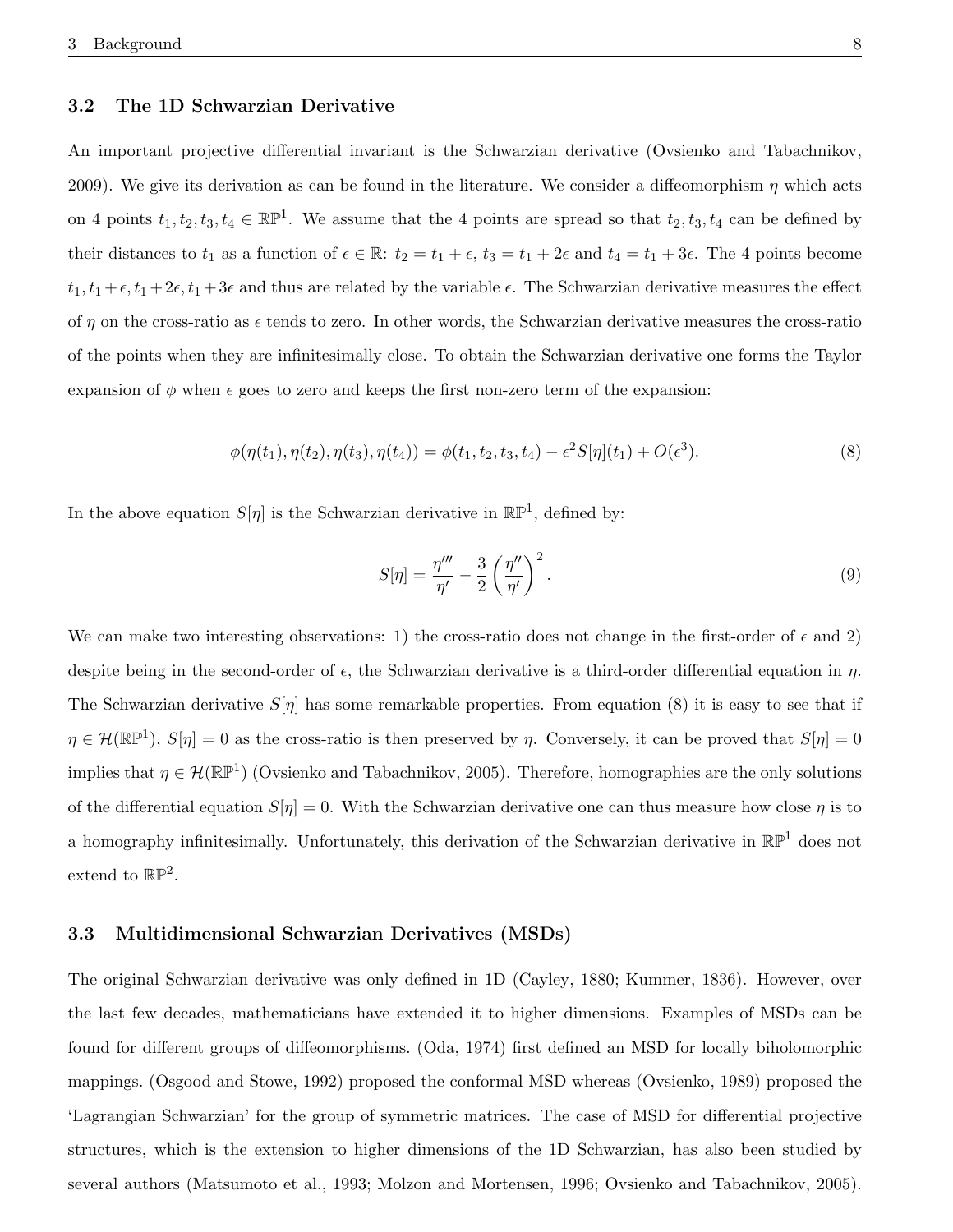They provide as a general result for MSDs the 1-cocycle, a non-linear differential operator that vanishes for homographies. The 1-cocycle includes second order partial derivatives and rational terms. It cannot be used to ensure infinitesimally homographic warps as it also vanishes for other functions than homographies.

### 4 Schwarzian Equations in Two Dimensions

We propose the 2D Schwarzian equations, a system of PDEs with only homographies of  $\mathbb{RP}^2$  as solutions. Unlike MSDs that are described by the 1-cocycle, we define the 2D Schwarzian equations as a set of PDEs where each member of the set vanishes for homographies. Interestingly, our Schwarzian equations in 2D are quadratic second order PDEs. This allows us to optimize the Schwarp without using rational terms. We first show how to find the 1D Schwarzian derivative (9). We then use the same methodology to find the 2D Schwarzian equations.

### 4.1 The 1D Schwarzian Derivative

We define  $\eta \in \mathcal{H}(\mathbb{RP}^1)$ , formed by the ratio of two functions  $\delta \in \mathcal{L}(\mathbb{R})$  and  $\zeta \in \mathcal{L}(\mathbb{R})$ . Our goal is to obtain the 1D Schwarzian derivative from the differential properties of  $\eta$ . To achieve that goal, we first proceed by multiplying  $\eta$  by its denominator  $\zeta$ , obtaining:

$$
\eta \zeta = \delta. \tag{10}
$$

We then form second and third order derivatives of equation (10) to obtain the following two PDEs:

$$
\eta''\zeta + 2\eta'\zeta' = 0 \tag{11}
$$

$$
\eta'''\zeta + 3\eta''\zeta' = 0,\tag{12}
$$

where  $\delta$  vanishes due to differentiation along with  $\zeta''$ . The next step is to eliminate  $\zeta$  and  $\zeta'$  from equations (11) and (12). We substitute the value of  $\zeta'$  from equation (11) into equation (12) which cancels both  $\zeta$  and  $\zeta'$  and leads to:

$$
\eta''' - \frac{3}{2} \frac{(\eta'')^2}{\eta'} = 0.
$$
\n(13)

Dividing equation (13) by  $\eta'$  gives the 1D Schwarzian derivative as can be verified by direct comparison to equation (9). Multiplying equation (13) by  $\eta'$ , we arrive at the following third-order quadratic PDE:

$$
\eta'\eta''' - \frac{3}{2}(\eta'')^2 = 0.
$$
\n(14)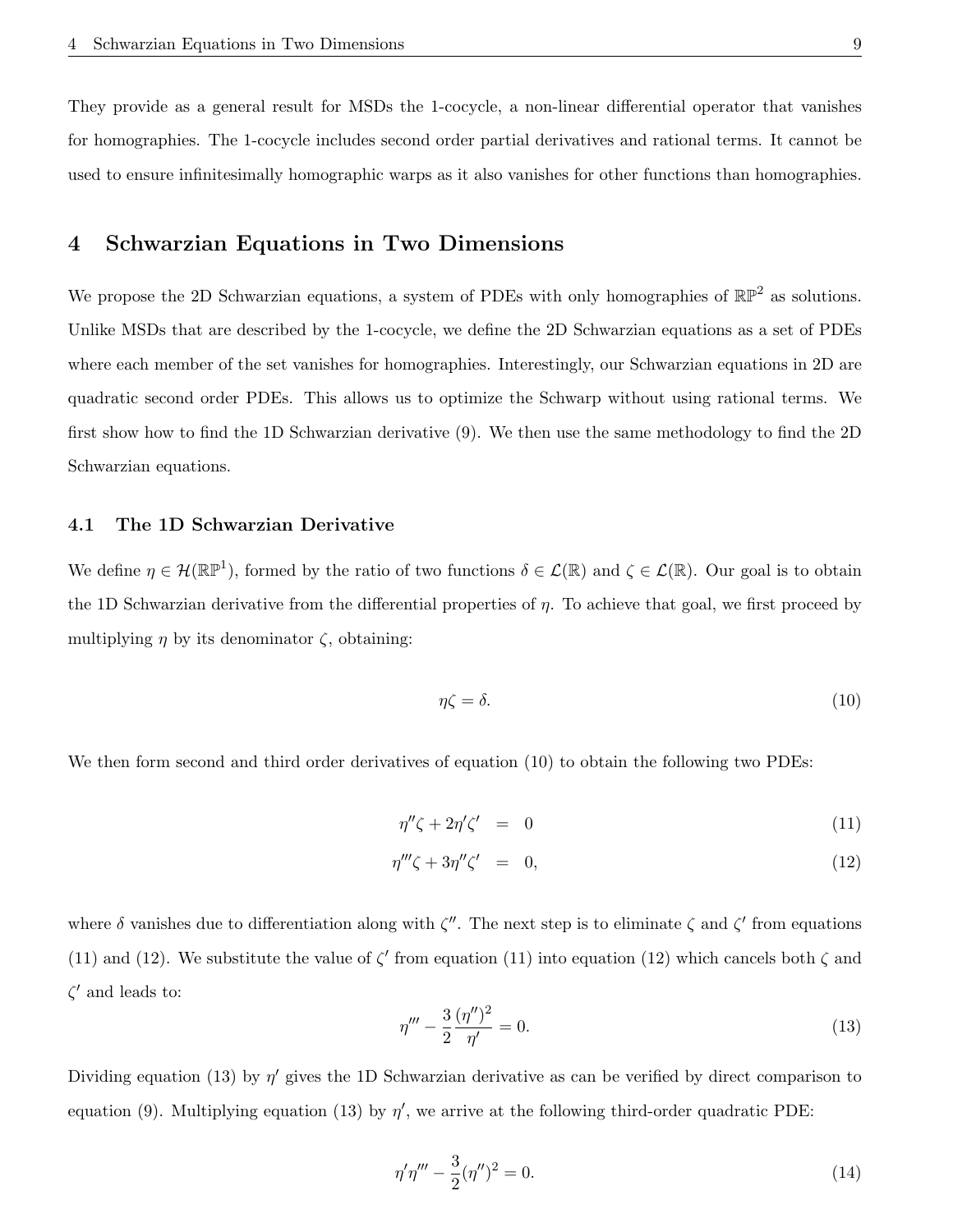The main difference between equation (14) and the 1D Schwarzian derivative is that equation (14) does not have rational terms. Both of them have only homographies as solutions (see section 5). We call equation (14) the 1D Schwarzian equation.

### 4.2 The 2D Schwarzian Equations

We propose a system of PDEs that represent the 2D Schwarzian equations. This system has by construction homographies as solutions.

We define function  $\eta : (u, v)^\top \to (x, y)^\top \in \mathcal{H}(\mathbb{RP}^2)$ :

$$
\eta = \begin{pmatrix} \eta^x \\ \eta^y \end{pmatrix} \quad \text{with} \quad \eta^x = \frac{\delta^x}{\zeta}, \quad \eta^y = \frac{\delta^y}{\zeta} \quad \text{and} \quad \delta^x, \delta^y, \zeta \in \mathcal{L}(\mathbb{R}^2). \tag{15}
$$

To obtain the Schwarzian derivatives in two dimension, as in the 1D case, we start by multiplying  $\eta^x$  and  $\eta^y$  by  $\zeta$  and obtain the two following equations:

$$
\eta^x \zeta = \delta^x \quad \text{and} \quad \eta^y \zeta = \delta^y. \tag{16}
$$

By taking second order partial derivatives of equation  $(16)$  with respect to u and v we obtain the following 4 first-order PDEs:

$$
\eta_u^x \zeta + \eta^x \zeta_u = \delta_u^x \qquad \eta_u^y \zeta + \eta^y \zeta_u = \delta_u^y. \tag{17}
$$

$$
\eta_v^x \zeta + \eta^x \zeta_v = \delta_v^x \qquad \eta_v^y \zeta + \eta^y \zeta_v = \delta_v^y. \tag{18}
$$

We eliminate  $\delta^x$  and  $\delta^y$  by differentiating again equations (17) and (18) with respect to u and v, obtaining the following 6 second-order PDEs:

$$
\eta_{uu}^x \zeta + 2\eta_u^x \zeta_u = 0 \qquad \eta_{uu}^y \zeta + 2\eta_u^y \zeta_u = 0 \qquad (19)
$$

$$
\eta_{vv}^x \zeta + 2\eta_v^x \zeta_v = 0 \qquad \eta_{vv}^y \zeta + 2\eta_v^y \zeta_v = 0 \qquad (20)
$$

$$
\eta_{uv}^x \zeta + \eta_u^x \zeta_v + \eta_v^x \zeta_u = 0 \qquad \eta_{uv}^y \zeta + \eta_u^y \zeta_v + \eta_v^y \zeta_u = 0. \tag{21}
$$

In these 6 PDEs, we have 3 terms  $(\zeta_u, \zeta_v, \zeta_w, \zeta_w)$  which we want to eliminate to obtain our 2D Schwarzian equations. By solving for  $\zeta_u$  in equation (19), we find the first 2D Schwarzian equation: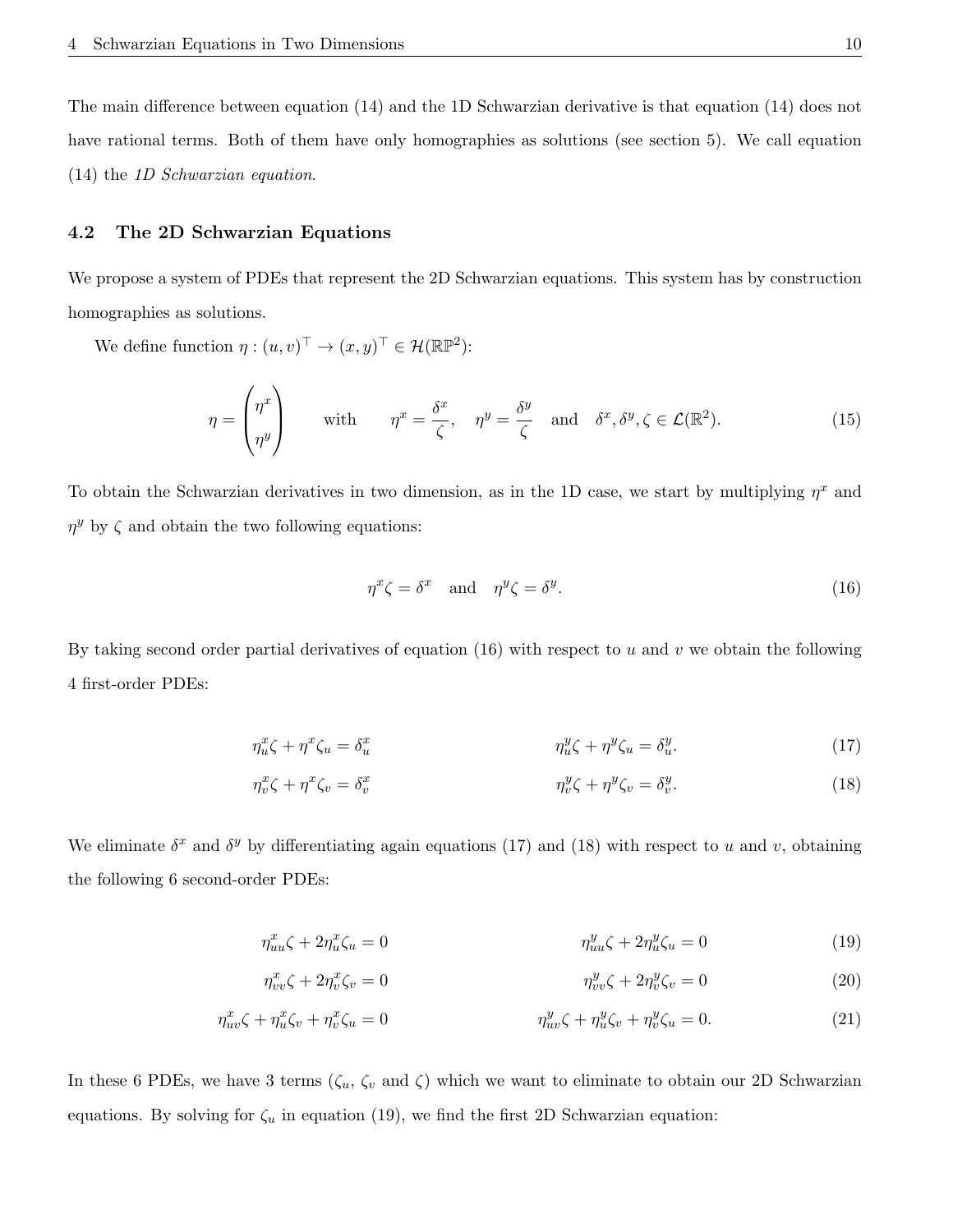$$
\frac{\eta_{uu}^x \zeta}{2\eta_u^x} = \frac{\eta_{uu}^y \zeta}{2\eta_u^y}
$$
\n
$$
\tag{22}
$$

$$
\boxed{\eta_{uu}^x \eta_u^y - \eta_{uu}^y \eta_u^x = 0.}
$$
\n(23)

Solving for  $\zeta_v$  in equation (20) gives the second 2D Schwarzian equation:

$$
\frac{\eta_{vv}^x \zeta}{2\eta_v^x} = \frac{\eta_{vv}^y \zeta}{2\eta_v^y} \tag{24}
$$

$$
\boxed{\eta_{vv}^x \eta_v^y - \eta_{vv}^y \eta_v^x = 0.}
$$
\n(25)

Solving for  $\zeta_v$  in equation (21) yields:

$$
(\eta_{uv}^x \eta_u^y - \eta_{uv}^y \eta_u^x)\zeta + (\eta_v^x \eta_u^y - \eta_v^y \eta_u^x)\zeta_u = 0.
$$
\n
$$
(26)
$$

Multiplying the two equations in (19) by  $\eta_v^y$  and  $\eta_v^x$  respectively and subtracting them we obtain the following equation:

$$
(\eta_{uu}^x \eta_v^y - \eta_{uu}^y \eta_v^x)\zeta - 2(\eta_v^x \eta_u^y - \eta_v^y \eta_u^x)\zeta_u = 0, \qquad (27)
$$

which we combine with equation (26) to cancel  $\zeta_u$ , giving the third 2D Schwarzian equation:

$$
\left(\eta_{uu}^x \eta_v^y - \eta_{uu}^y \eta_v^x\right) + 2(\eta_{uv}^x \eta_u^y - \eta_{uv}^y \eta_u^x) = 0.
$$
\n(28)

In a similar way we obtain the fourth and last 2D Schwarzian equation by solving for  $\zeta_u$  in equation (21) and combining the result with equation (20). The complete system of 4 2D Schwarzian equations is finally given by:

$$
S_k[\eta] = 0, \qquad \begin{cases} S_1[\eta] = \eta_{uu}^x \eta_u^y - \eta_{uu}^y \eta_u^x \\ S_2[\eta] = \eta_{vv}^x \eta_v^y - \eta_{vv}^y \eta_v^x \\ S_3[\eta] = (\eta_{uu}^x \eta_v^y - \eta_{uu}^y \eta_v^x) + 2(\eta_{uv}^x \eta_u^y - \eta_{uv}^y \eta_u^x) \\ S_4[\eta] = (\eta_{vv}^x \eta_u^y - \eta_{vv}^y \eta_u^x) + 2(\eta_{uv}^x \eta_v^y - \eta_{uv}^y \eta_v^x). \end{cases} \tag{29}
$$

In contrast with the third-order 1D Schwarzian derivative, the 2D Schwarzian equations form a second-order quadratic system of PDEs. Obviously, the system in equation (29) is not unique. Any non-degenerate linear combination of these equations shares similar properties. This particular system naturally appears in the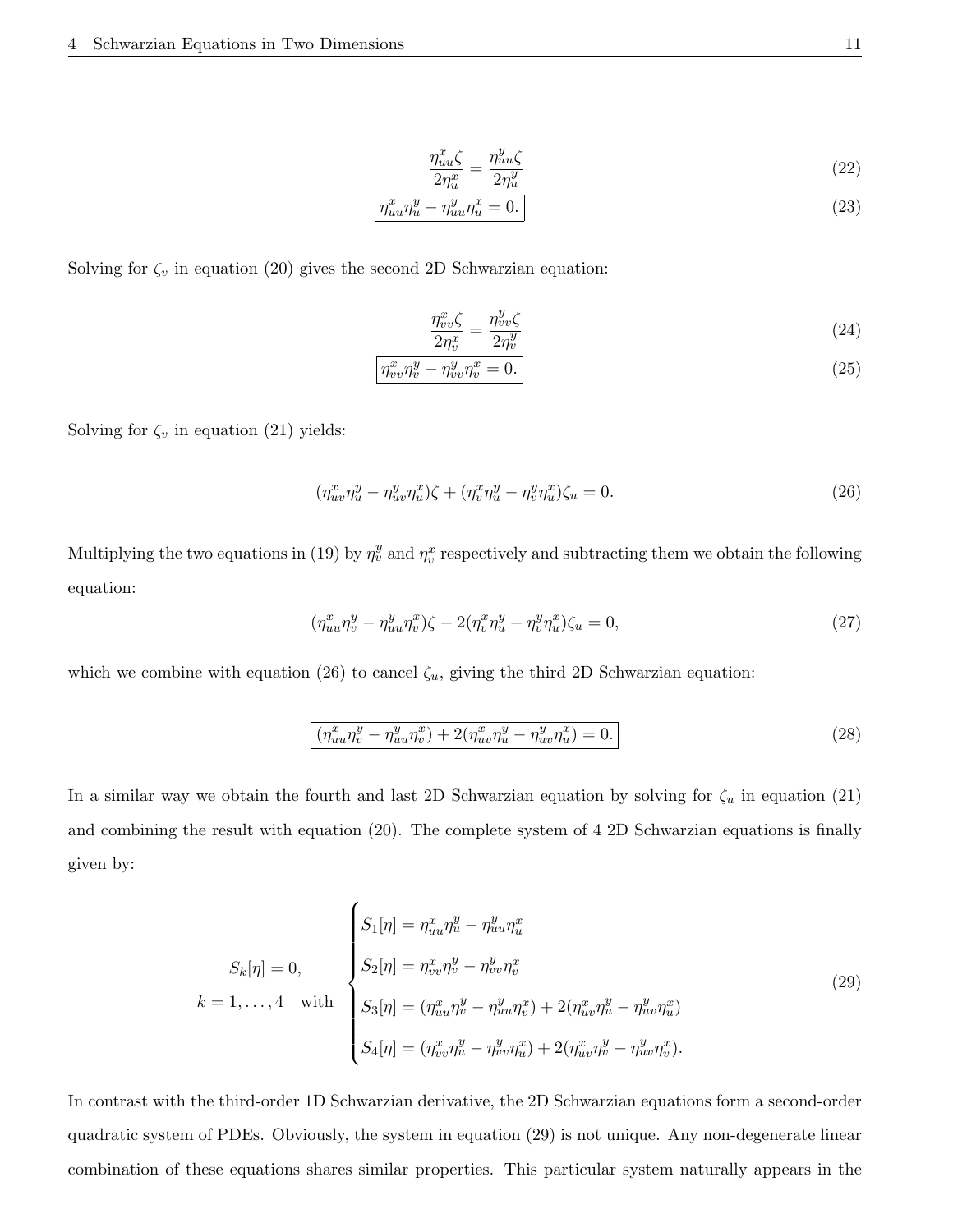proof of the next section.

# 5 Solution Space of the Schwarzian Equations

By construction, homographies are solutions of the Schwarzian equations (29). In this section, we prove that homographies are the *only* solutions. This proof builds the foundations of deformable surface modeling using Schwarzian equations in section 6. As in the previous section, we start with the 1D Schwarzian derivative and then extend the methodology to our 2D equations.

### 5.1 Solution Space of the 1D Schwarzian Derivative

We have proved in section 4 that by construction  $S[\eta] = 0$  is a necessary condition for  $\eta \in \mathcal{H}(\mathbb{RP}^1)$ . The proof of the sufficient condition is outlined in (Ovsienko and Tabachnikov, 2005, chapter 1) yet we reproduce it in detail here as it helps us to introduce the proof in the 2D case.

**Proposition 1:** If  $S[\eta] = 0$  then  $\eta \in \mathcal{H}(\mathbb{RP}^1)$ .

*Proof.* We proceed by showing that any  $\eta \in C^2(\mathbb{R}, \mathbb{R})$  can be expressed as the ratio of two linearly independent solutions of the following second order linear ODE with variable coefficients:

$$
\varphi'' + \frac{1}{2}S[\eta]\varphi = 0. \tag{30}
$$

As a consequence, if  $S[\eta] = 0$ ,  $\eta$  is the ratio of solutions of  $\varphi'' = 0$ , which has linear functions as only solutions and thus implies that  $\eta \in \mathcal{H}(\mathbb{RP}^1)$ . We divide the proof in two main steps:

1. Find two functions  $\varphi_1$  and  $\varphi_2$  that satisfy the following three conditions:  $i) \eta = \frac{\varphi_1}{\sqrt{2\pi}}$  $\frac{\varphi_1}{\varphi_2}$ , *ii*)  $\varphi_1$  and  $\varphi_2$  are linearly independent and *iii*) if  $\eta \in \mathcal{H}(\mathbb{RP}^1)$  then  $\varphi_1 \in \mathcal{L}(\mathbb{R})$  and  $\varphi_2 \in \mathcal{L}(\mathbb{R})$ .

To satisfy all aforementioned conditions we choose  $\varphi_1 = \frac{\eta}{\sqrt{2\pi}}$  $\frac{\partial}{\partial \eta'}$  and  $\varphi_2 = \frac{1}{\sqrt{\eta'}}$  $\frac{1}{\overline{\eta'}}$ . *i*) is straightforward to check and *ii*) is satisfied given that  $\varphi'_1\varphi_2 - \varphi_1\varphi'_2 = 1$ . To verify *iii*) we express  $\eta \in \mathcal{H}(\mathbb{RP}^1)$  as the ratio of two functions  $\delta \in \mathcal{L}(\mathbb{R})$  and  $\gamma \in \mathcal{L}(\mathbb{R})$ :

$$
\delta = au + b \qquad \gamma = cu + d,\tag{31}
$$

where a, b, c and d are constant coefficients and thus  $\eta'$  can be expressed as

$$
\eta' = \frac{\delta'\gamma - \delta\gamma'}{\gamma^2} = \frac{ad - cb}{\gamma^2}.
$$
\n(32)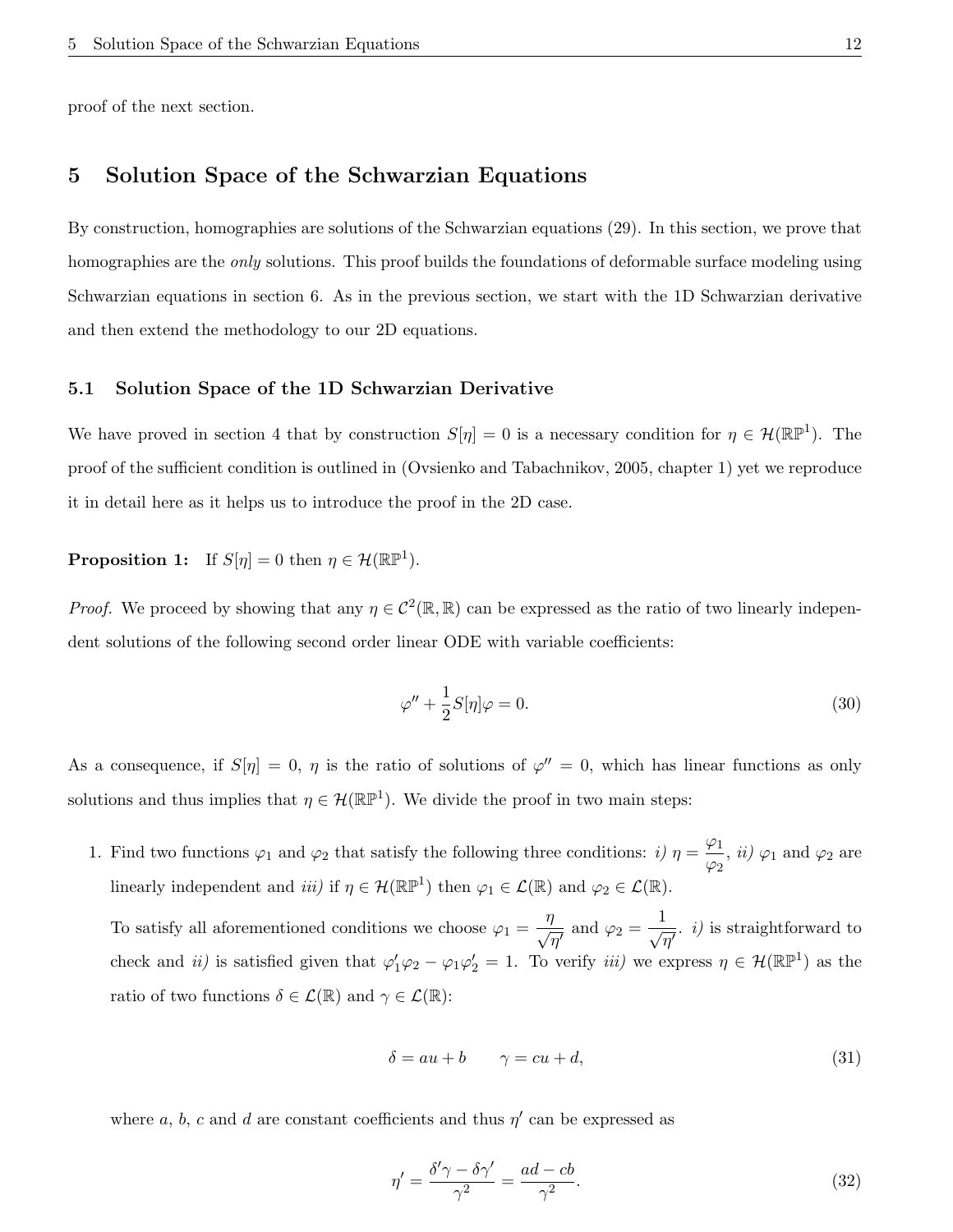By substitution of equation (32) in the definition of  $\varphi_1$  and  $\varphi_2$  we verify that they are linear functions:

$$
\varphi_1 = (ad - cb)^{-1} \delta \qquad \varphi_2 = (ad - cb)^{-1} \gamma,
$$
\n(33)

2. Find  $\gamma$  so that  $\varphi_1$  and  $\varphi_2$  are solutions of the following second order ODE with variable coefficients:

$$
\varphi'' + \gamma \varphi = 0. \tag{34}
$$

Equation (34) admits two linearly independent solutions and every solution is a linear combination of them (Coddington, 2012). To find  $\gamma$  we first substitute  $\varphi_1$  in equation (34), obtaining the following expression:

$$
\eta \left( \frac{3}{4} (\eta'')^2 (\eta')^{-\frac{5}{2}} - \frac{1}{2} \eta'''(\eta')^{-\frac{3}{2}} \right) + \gamma \eta (\eta')^{-\frac{1}{2}} = 0. \tag{35}
$$

By multiplying equation (35) by  $\sqrt{\eta'}$  and grouping terms we obtain the following equation:

$$
\eta\left(\gamma - \frac{1}{2}S[\eta]\right) = 0.\tag{36}
$$

Similarly, if we substitute  $\varphi_2$  in equation (34) it results in:

$$
\gamma - \frac{1}{2}S[\eta] = 0.\tag{37}
$$

For  $\varphi_1$  and  $\varphi_2$  to be solutions, we obtain from equations (36) and (37) that:

$$
\gamma = \frac{1}{2}S[\eta].\tag{38}
$$

From equation (38), if  $S[\eta] = 0$ , then  $\gamma = 0$  and  $\varphi_1$  and  $\varphi_2$  are two independent solutions of the ODE  $\varphi'' = 0$ , which admits only linear functions as solutions. As a consequence their ratio  $\eta \in \mathcal{H}(\mathbb{RP}^1)$ .

### 5.2 Solution Space of the 2D Schwarzian Equations

In the 2D case we found 4 Schwarzian equations  $S_1, \ldots, S_4$ . We have the function  $\eta \in C^2(\mathbb{R}^2, \mathbb{R}^2)$ , where  $\eta = (\eta^x, \eta^y)$  and we assume  $J \neq 0$ , where  $J = \eta_u^x \eta_v^y - \eta_v^x \eta_v^y$  is the Jacobian determinant of  $\eta$ .

**Proposition 2:** If  $S_k[\eta] = 0$  for  $k \in \{1, 2, 3, 4\}$  then  $\eta \in \mathcal{H}(\mathbb{RP}^2)$ .

*Proof.* Similarly to the 1D case, we proceed by showing that any  $\eta \in C^2(\mathbb{R}^2, \mathbb{R}^2)$  can be expressed as ratios of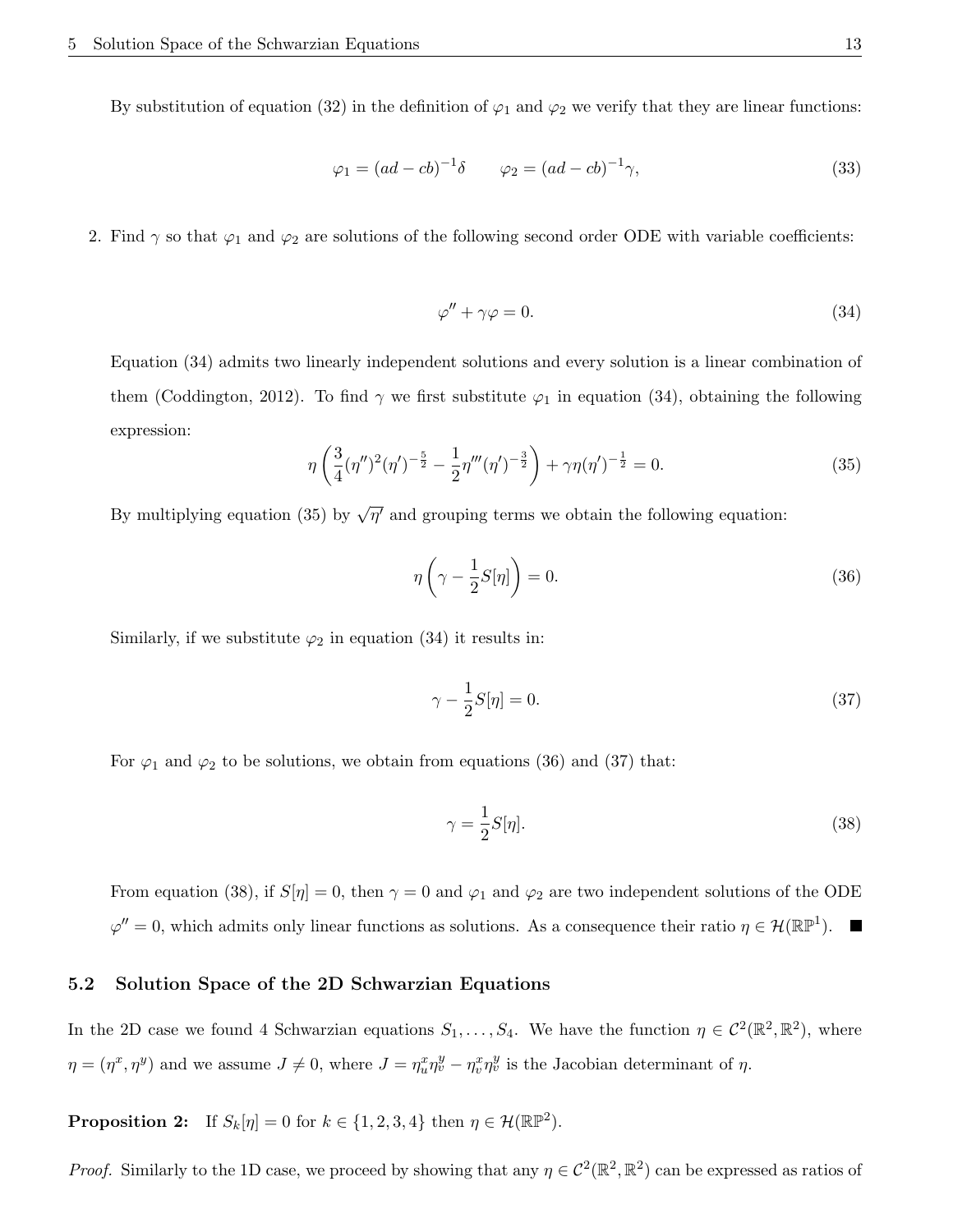linearly independent solutions of the following second order system of linear PDEs with variable coefficients:

$$
\varphi_{uu} + \alpha_1 \varphi_u + \beta_1 \varphi_v + \gamma_1 \varphi = 0 \tag{39}
$$

$$
\varphi_{uv} + \alpha_2 \varphi_u + \beta_2 \varphi_v + \gamma_2 \varphi = 0 \tag{40}
$$

$$
\varphi_{uu} + \alpha_3 \varphi_u + \beta_3 \varphi_v + \gamma_3 \varphi = 0, \qquad (41)
$$

where we have that  $\alpha_i = 0$ ,  $\beta_i = 0$  and  $\gamma_i = 0$  for  $i \in \{1, 2, 3\}$  if  $S_k[\eta] = 0$  for  $k \in \{1, 2, 3, 4\}$ . As a consequence, if the Schwarzian equations are satisfied, the only solutions of equations (39), (40) and (41) belong to  $\mathcal{L}(\mathcal{R}^2)$  and thus  $\eta \in \mathcal{H}(\mathbb{RP}^2)$ . The proof involves two steps:

1. Find  $\varphi_1$ ,  $\varphi_2$  and  $\varphi_3$  that satisfy the following three conditions: *i*)  $\eta_x = \frac{\varphi_1}{\sqrt{2\pi}}$  $\frac{\varphi_1}{\varphi_3}$  and  $\eta_y = \frac{\varphi_2}{\varphi_3}$  $\frac{\varphi_2}{\varphi_3}$ , *ii*)  $\varphi_1$ ,  $\varphi_2$ and  $\varphi_3$  are linearly independent and *iii*) if  $\eta \in \mathcal{H}(\mathbb{RP}^2)$  then  $\varphi_j \in \mathcal{L}(\mathbb{R}^2)$  for  $j \in \{1, 2, 3\}$ .

The sought after functions are defined as follows:

$$
\varphi_1 = \eta^x J^{-\frac{1}{3}} \qquad \varphi_2 = \eta^y J^{-\frac{1}{3}} \qquad \varphi_3 = J^{-\frac{1}{3}}.
$$
\n(42)

From equation (42) i) is easily verified. To prove ii) we check that the Wronskian determinant of  $\varphi_1$ ,  $\varphi_2$  and  $\varphi_3$  is constant:

$$
\begin{vmatrix} \varphi_{1,u} & \varphi_{1,v} & \varphi_1 \\ \varphi_{2,u} & \varphi_{2,v} & \varphi_2 \\ \varphi_{3,u} & \varphi_{3,v} & \varphi_3 \end{vmatrix} = 1,
$$
\n(43)

where  $\varphi_{i,u} = \frac{\partial \varphi_i}{\partial u}$  and  $\varphi_{i,v} = \frac{\partial \varphi_i}{\partial v}$ . Finally *iii*) can be easily checked by expressing  $\eta$  as a fraction of linear functions and verifying that in that case  $J^{-\frac{1}{3}}$  is proportional to  $\zeta$ , which makes  $\varphi_1$ ,  $\varphi_2$  and  $\varphi_3$ linear functions.

2. Find functions  $\alpha_i$ ,  $\beta_i$  and  $\gamma_i$  with  $i \in \{1,2,3\}$  so that  $\varphi_1$ ,  $\varphi_2$  and  $\varphi_3$  are solutions of equations (39), (40) and (41). We proceed by substitution of equation (42) into equation (39), finding the following solution for the coefficients  $\alpha_1$ ,  $\beta_1$  and  $\gamma_1$ :

$$
\alpha_1 = \frac{S_3[\eta]}{3J} \qquad \beta_1 = -\frac{S_1[\eta]}{J} \qquad \gamma_1 = \frac{2}{J^2} \left( \frac{1}{9} S_3[\eta]^2 - \frac{1}{3} S_1[\eta] S_4[\eta] \right) - \alpha_{1,u} + \beta_{1,v},\tag{44}
$$

where  $\alpha_{1,u} = \frac{\partial \alpha_1}{\partial u}$  and  $\beta_{1,v} = \frac{\partial \beta_2}{\partial v}$ . We repeat the same process for equations (40) and (41), obtaining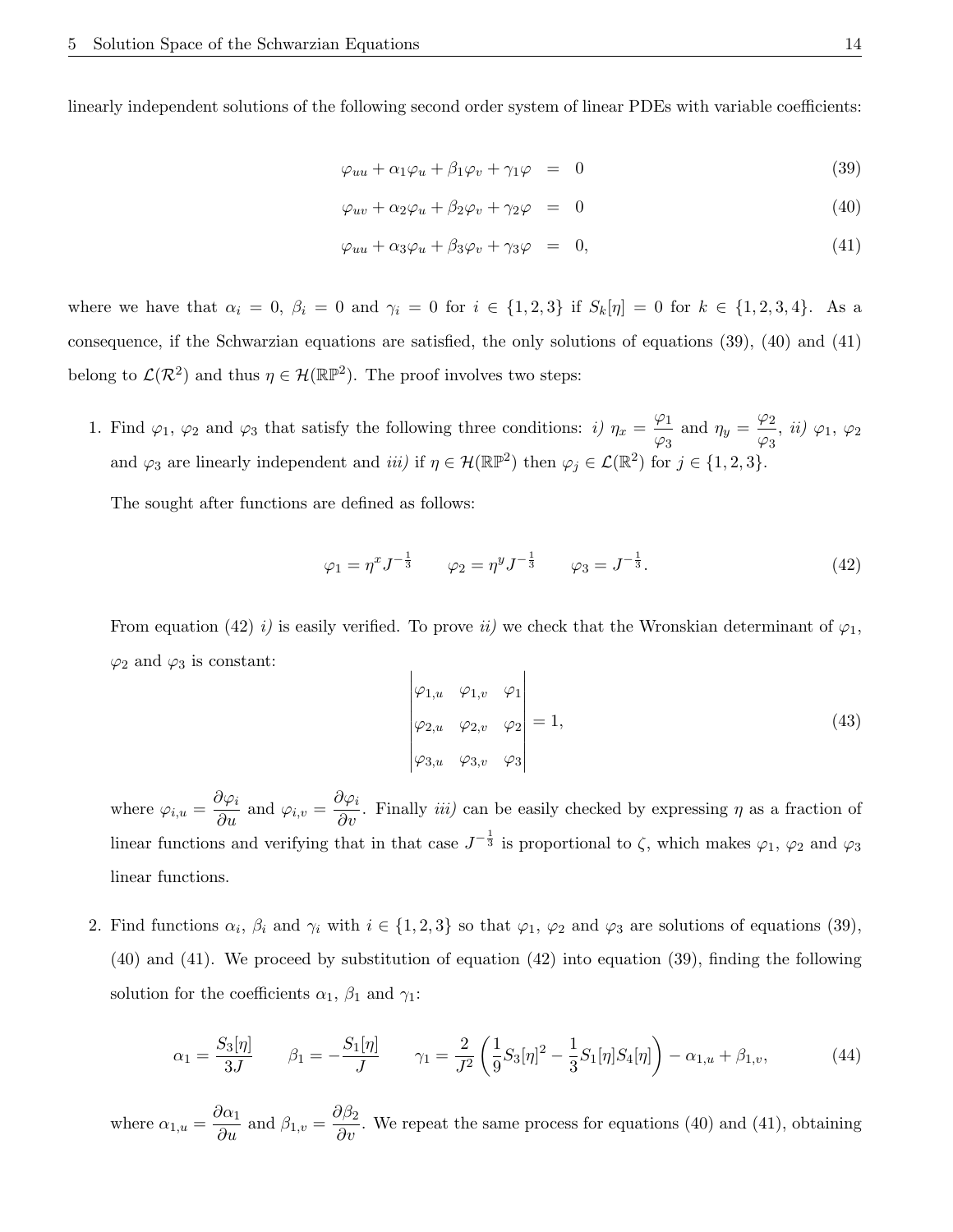the rest of coefficients:

$$
\alpha_2 = \frac{S_4[\eta]}{3J} \qquad \beta_2 = \frac{S_3[\eta]}{3J} \qquad \gamma_2 = \frac{1}{J^2} \left( -S_1[\eta]S_3[\eta] + \frac{1}{9}S_3[\eta]S_4[\eta] \right) - \alpha_{2,u} + \beta_{2,v} \tag{45}
$$

$$
\alpha_3 = \frac{S_2[\eta]}{J} \qquad \beta_3 = \frac{S_4[\eta]}{3J} \qquad \gamma_3 = \frac{2}{J^2} \left( \frac{1}{9} S_4[\eta]^2 - \frac{1}{3} S_2[\eta] S_3[\eta] \right) - \alpha_{3,u} + \beta_{3,v} \tag{46}
$$

If  $S_k[\eta] = 0$ , for  $k \in \{1, 2, 3, 4\}$ , then from equations (44), (45) and (46) we have  $\alpha_i = 0$ ,  $\beta_i = 0$  and  $\gamma_i = 0$  for  $i \in \{1, 2, 3\}$ . Therefore  $\varphi_1$ ,  $\varphi_2$  and  $\varphi_3$  are solutions of the following system of PDEs:

$$
\varphi_{uu} = 0 \qquad \varphi_{uv} = 0 \qquad \varphi_{vv} = 0, \tag{47}
$$

which has linear functions as only solutions and implies that  $\eta \in \mathcal{H}(\mathbb{RP}^2)$ .

# 6 Modeling the Perspective Projection of Deforming Surfaces: Schwarps

The warp between two images of a plane is a homography. In that case, the 2D Schwarzian derivatives vanish, by definition. With a non-planar and possibly deforming surface, the image warp does not anymore satisfy the Schwarzian equations exactly. For a smooth surface deformation however, each small patch on the surface can be approximated by its tangent plane (see figure 2). The warp  $\eta$  can then be locally approximated by a homography between the projections of the tangent planes. The Schwarzian derivatives form differential invariants and we thus expect the system in equation (29) to have small residuals for the projection of infinitesimal planes.

For an image warp  $\eta : \Omega_1 \to \Omega_2$ , the 2D Schwarzian derivatives measure how near is  $\eta$  from a homography infinitesimally at each point. We define as Schwarp a warp whose 2D Schwarzian derivatives were penalized for its estimation. As a result a Schwarp captures differential projective properties.

A Schwarp is defined as the solution of the following variational problem:

$$
\underset{\eta}{\arg\min} \quad \varepsilon_d[\eta] + \lambda \varepsilon_{se}[\eta],\tag{48}
$$

where  $\epsilon_d[\eta]$  is a data term measuring registration error (for instance, the transfer error between point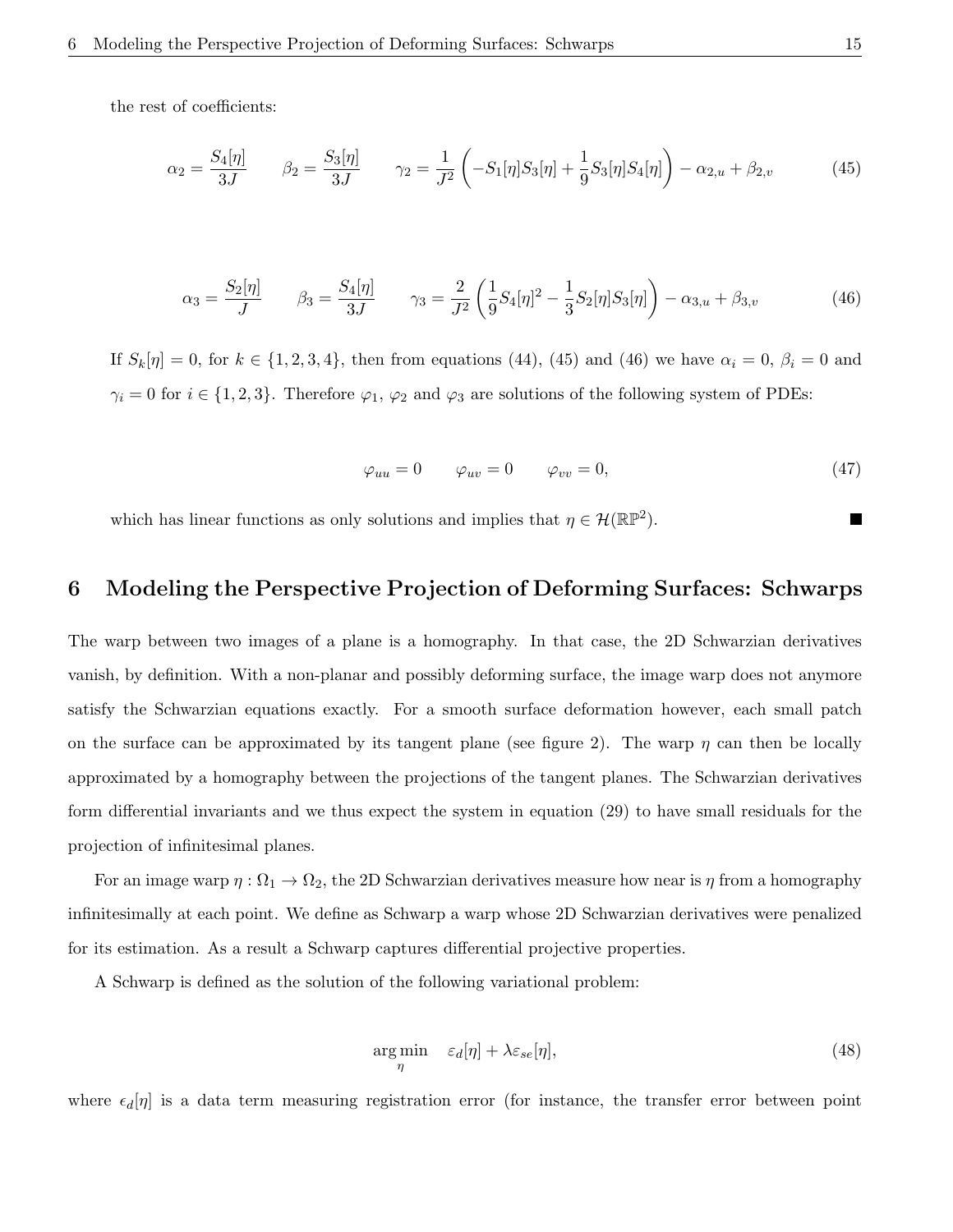

Figure 2: The 2D Schwarzian derivatives have small residuals for the warp  $\eta$  between the images of a smooth deforming surface.

correspondences),  $\epsilon_{se}[\eta]$  is the Schwarzian penalty:

$$
\epsilon_{se} = \int_{\Omega_1} \left( S_1[\eta]^2 + S_2[\eta]^2 + S_3[\eta]^2 + S_4[\eta]^2 \right) d\Omega, \tag{49}
$$

and  $\lambda$  is a hyperparameter which weighs the influence of the Schwarzian derivatives over the data term. In practice we replace the integral in equation (49) with a sum over a discretization  $\tilde{\Omega}$  of the domain  $\Omega$ :

$$
\epsilon_{se} \approx \sum_{\mathbf{p}_i \in \tilde{\Omega}} \sum_{k=1}^4 S_k[\eta](\mathbf{p}_i)^2.
$$
 (50)

The Schwarzian penalty is quartic and non-convex. Solving the optimization problem (48) thus requires iterative optimization. We use the Levenberg-Marquardt algorithm. A Schwarp might be initialized with any warp (e.g. the BS-warp or the TPS-warp).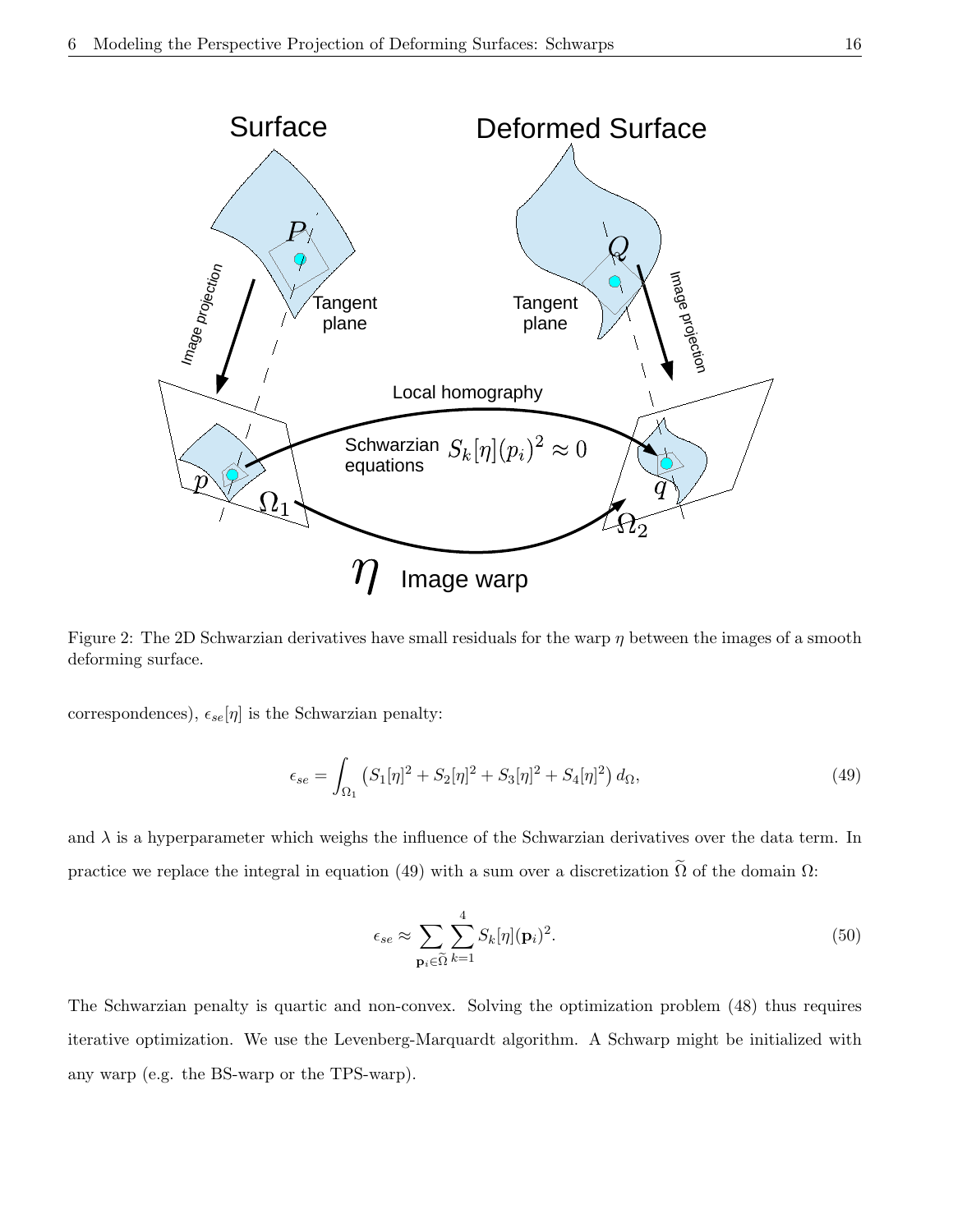| <b>Name</b> | Penalizer            | Non-linear optimization | Initialized by |
|-------------|----------------------|-------------------------|----------------|
| BS-warp     | Bending Energy       | No                      | N/A            |
| BS-Schwarp  | Schwarzian Equations | Yes                     | BS-warp        |
| TPS-warp    | Bending Energy       | Nο                      | N/A            |
| $DP$ -warp  | 3D Bending Energy    | Yes                     | TPS-warp       |
| NURBS-warp  | 3D Bending Energy    | Yes                     | BS-warp        |

Table 1: Summary of warps used in our experiments.

## 7 Experimental Results

We compare BS-Schwarp to state of the art warps, namely the BS-warp (Rueckert et al., 1999), the TPSwarp (Bookstein, 1989), the DP-warp (Bartoli et al., 2010) and the NURBS-warp (Brunet et al., 2009). In table 1 we summarize the details of warps used in our experiments. All these warp models are based on a set of control centers.

### 7.1 Implementation Details

For the experiments with synthetic data, we generate a set of 100 images for each configuration while varying imaging conditions (pose and focal length) and present the average values for each of the criteria over the 100 images. We keep the resolution of the images at  $640 \times 480$  pixels. We vary the focal length between 100 and 500 pixels. We fix the number of feature correspondences to 50, control centers to 36 and use a Gaussian noise distribution (we vary the amount of noise for the same distribution). For all the other warps we use code publicly available from their authors.

### 7.2 Synthetic Data

We simulate images of rigid and deformable surfaces. In the rigid case, we use a plane and in the deformable case we wrap a surface around a longitudinal cut of a barrel. For both types of data, we examine the performance of all the warps against an increasing amount of noise, perspective and their sensitivity to their hyperparameter. In the deformable case, we add an additional experiment to compare the warps against an increasing amount of deformation. For all cases, we compare the warps based on three criteria: generalization error  $(\epsilon_1)$ , first derivative error  $(\epsilon_2)$  and second derivative error  $(\epsilon_3)$ . The generalization error is the transfer error measured in terms of RMSR (Root Mean Square Residual) between the warp and ground truth. This is computed over some points which were not used to estimate the warps. We give a relative error for the first and second derivatives compared to ground truth.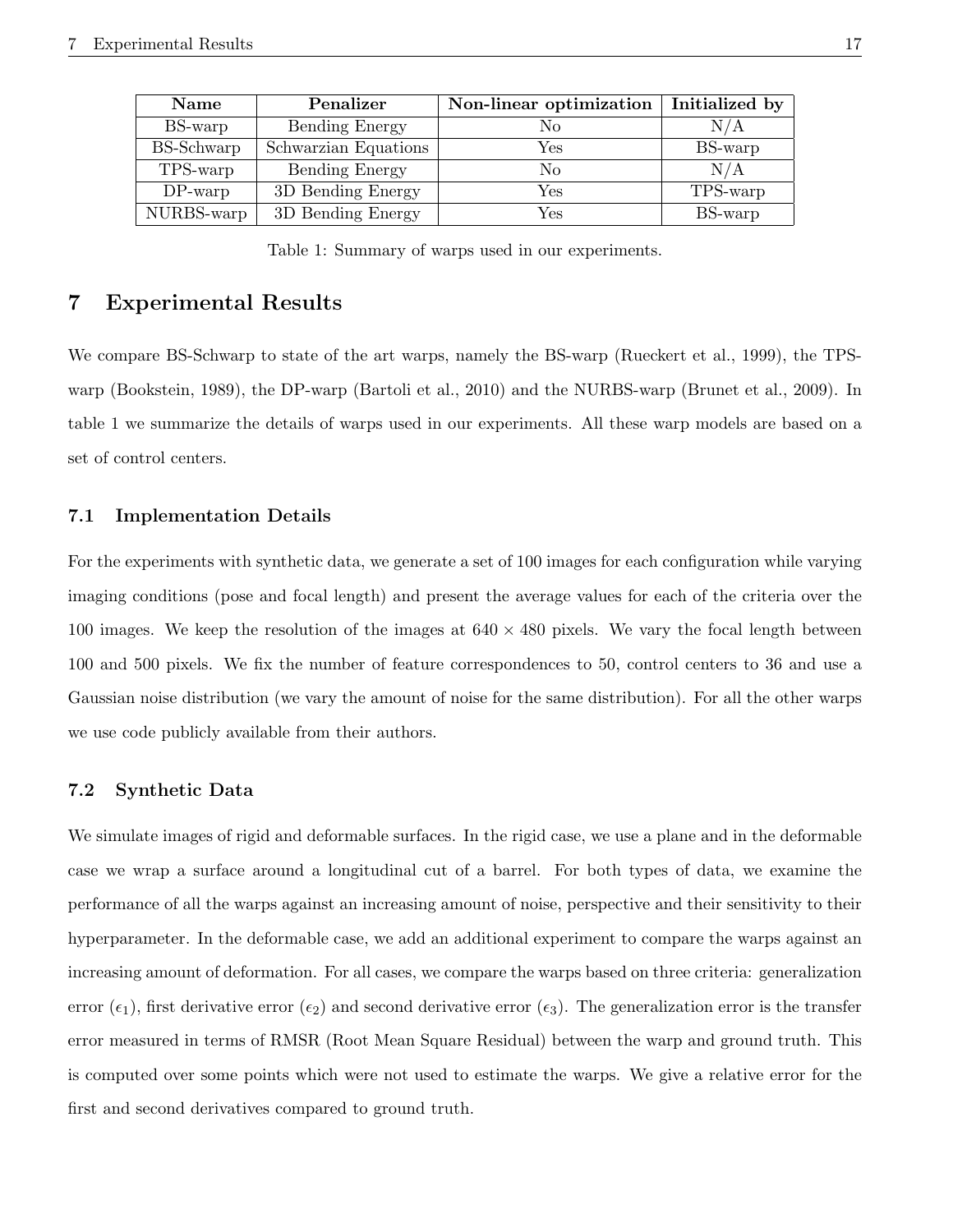

Figure 3: Comparison of BS-Schwarp with other warps against noise on synthetically generated images. The first and second rows are for the planar and deformable surfaces respectively.

### 7.2.1 Effect of Noise and Hyperparameter

We compute the warps with an increasing amount of noise and optimize the hyperparameter such that the generalization error is minimum in each case. Figure 3 presents the performance of all the warps against noise. In these experiments, the BS-Schwarp outperforms all the other warps in all criteria examined. This is true for both planar and deformable surfaces. As expected, the most significant improvement of the BS-Schwarp is in the case of second derivatives. The BS-Schwarp does not penalize the bending energy and thus preserves the second derivatives much better than any other warp that penalizes the bending energy.It is because, the bending energy directly penalizes the warp's second derivatives.

To measure the sensitivities of the warps against the hyperparameter, we re-compute all the warps as in the previous experiment. However, this time we do not optimize the hyperparameter in each case. Instead, we use the mean of the optimal hyperparameter of an image for all different noise levels. This gives us 5 curves as in figure 3 but with larger errors since the hyperparameter is suboptimal for each case. For a given warp, the area between this new curve and the corresponding one in Figure 3 gives an estimate on a warp's sensitivity to its hyperparameter. If this area is large, the warp is very sensitive to the hyperparameter. In table 2, we present the area between the two curves (with optimal and average hyperparameter) for all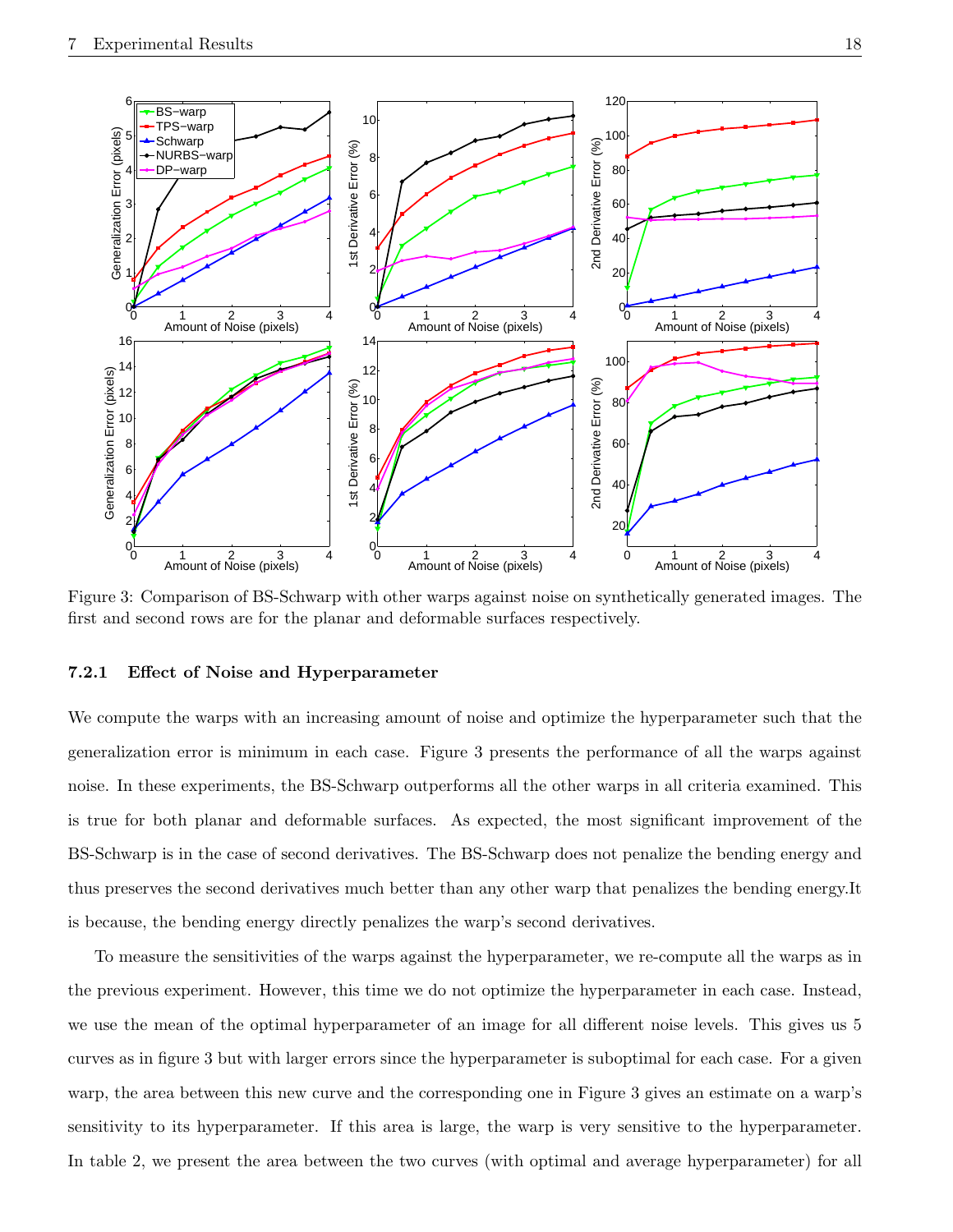| Method            | Planar Case  |              |              | Deformable Case |              |              |
|-------------------|--------------|--------------|--------------|-----------------|--------------|--------------|
|                   | $\epsilon_1$ | $\epsilon$ 2 | $\epsilon_3$ | $\epsilon_1$    | $\epsilon$ 2 | $\epsilon_3$ |
| BS-warp           | 2.3948       | 0.0566       | 0.4630       | 10.2054         | 0.1172       | 0.4537       |
| <b>BS-Schwarp</b> | 0.0275       | 0.0006       | 0.0025       | 3.6637          | 0.0329       | 0.1098       |
| TPS-warp          | 2.0912       | 0.0470       | 0.1830       | 9.5280          | 0.0791       | 0.1895       |
| $DP$ -warp        | 10.1772      | 0.3194       | 1.2826       | 47.7706         | 0.1858       | 0.3079       |
| NURBS-warp        | 0.4227       | 0.0216       | 0.3859       | 5.7904          | 0.1151       | 0.7170       |

Table 2: Sensitivities of the warps to their hyperparameter. The larger the number the more sensitive the warp to its hyperparameter.

warps for the planar and deformable cases. It is clear from these results that the BS-Schwarp is the most stable against its hyperparameter. In all cases, it undergoes the smallest deviation from the optimal curve.

### 7.2.2 Effect of Perspective

We compare the warps with a set of images with increasing perspective. To control the amount of perspective, we follow a single parameter projection model that allows us to select the amount of perspective required. With this model, a point  $P = \begin{pmatrix} P_x & P_y & P_z \end{pmatrix}^\top$  is projected as:

$$
\Pi_t(P) = \left( (t+1)f \frac{P_x}{P_z + tf} \qquad (t+1)f \frac{P_y}{P_z + tf} \right)^\top.
$$
\n(51)

Equation (51) becomes an orthographic projection for  $t \to \infty$ . Figure 4 shows that BS-Schwarp outperforms all the other warps with a significant margin. The errors increase linearly first, and then quadratically, with increasing perspective. It is interesting to note that BS-Schwarp models perspective better than the rational warps (DP-warp and NURBS-warp).

### 7.2.3 Effect of Deformation

We examine the behavior of the warps with an increasing amount of deformation (figure 5). Deformation is controlled by changing the radius of the curved surface. We can see a similar trend in this case: BS-Schwarp performs better than all the other warps. The generalization error and the first and second derivatives error degrade linearly with increasing deformation.

#### 7.2.4 Rate of Convergence

In all experiments, we kept track of the number of iterations required for the non-linear refinement part of BS-Schwarp, DP-warp and NURBS-warp to converge to a solution. Indeed these 3 warps use Levenberg-Marquardt for their estimation. We have found that on average the BS-Schwarp takes only 10-15 iterations to converge, whereas the DP-warp and the NURBS-warp require hundreds of iterations. This indicates that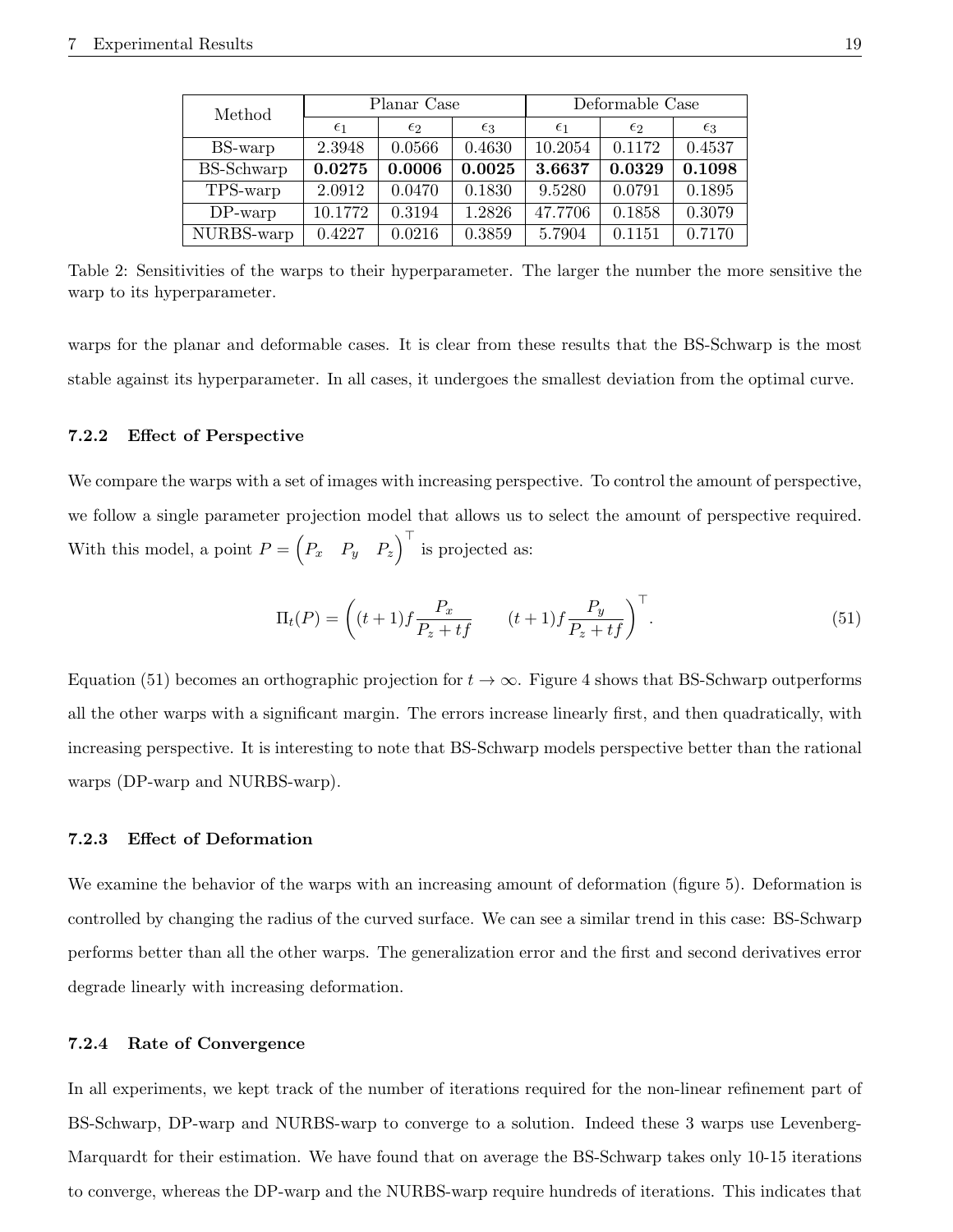

Figure 4: Performance of the different warps against increasing amount of perspective. The first and second rows are for planar and deformable surfaces respectively.

the BS-Schwarp is more stable numerically. This is due to the rational modeling of the DP-warp and the NURBS-warp.

### 7.3 Real Data

We compare the performance of the warps in three deformable reconstruction method on real images. The first two methods are based on SfT which uses the first derivatives of the warp, on the other hand, the third method (NRSfM) uses the second derivatives of the warp. Thus, these methods are able to provide a good idea of the impact of the quality of the warps. In figure 6, 7 and 8, we present the datasets used in the experiments. The resolutions of these images are  $3264 \times 4928$  pixels. The focal length is 2448 pixels. For all the datasets, we obtain the ground truth shape  $\Psi$  using SfM.

We use different types of surfaces in our experiments. We deform these surfaces on several occasions and capture images of those deformations. The first dataset D1 consists of 8 different images of a deformable surface  $(210\text{mm}\times297\text{mm})$  which has texture all over it. This dataset allows us to examine the performances of the warps in the case where we have abundance of feature correspondences. The second dataset D2 consists of 7 images of another deformable surface of similar size as D1. However, it is textured only along the borders. This dataset is used to analyze the performance of the warps in cases where there are fewer or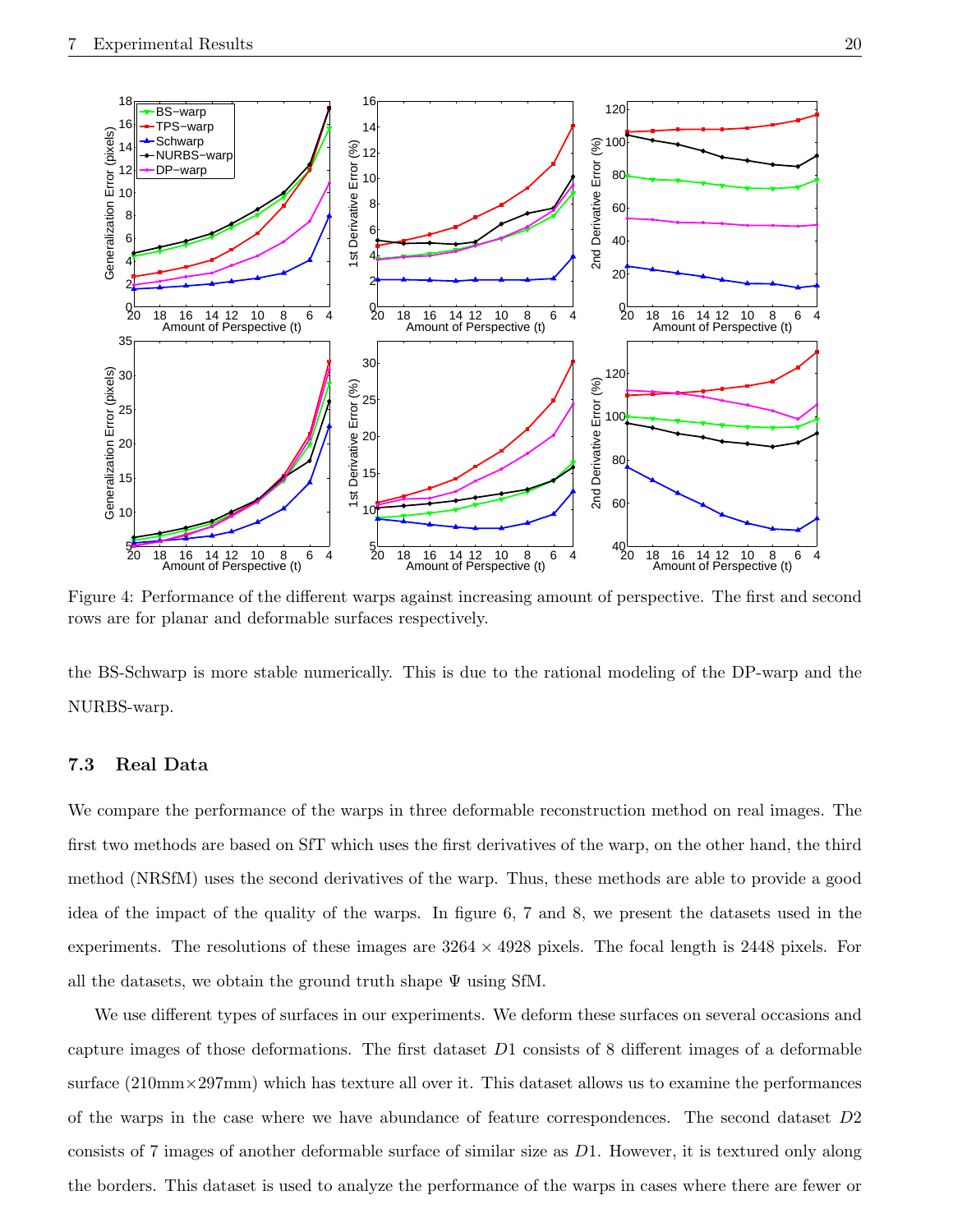

Figure 5: Performance of different warps against increasing amount of deformation.

no correspondences present in a part of the surface. The final dataset D3 is made of 6 images of another surface (910mm×610mm) which allows us to introduce an important perspective effect in the image thanks to its size. In each case, the best performing method's results are shown in bold in the summary tables.

#### 7.3.1 Shape Reconstruction in Shape-from-Template

In SfT, the shape of a surface is inferred from the warp computed between a template (typically an image of the flattened surface) and the image of the deformed surface. We use feature based approach to SfT (Bartoli et al., 2012). We use the SIFT (Lowe, 2004) feature detector to extract matches between the template and the target image and use the matches to compute the warp. Table 3 shows the reconstruction errors in SfT for each warps for all 3 datasets. The reconstruction error is computed between the reconstructed shape  $\Psi'$  and  $\Psi$ , using  $\sum_{i,j\in\tilde{\Omega}}|\Psi'_{i,j}-\Psi_{i,j}|$ , where  $\tilde{\Omega}$  is the discretization of the domain. The errors are given in millimeters. The mean error for each dataset is also presented. From the results, it is clear that BS-Schwarp outperforms the other warps for each dataset. After BS-Schwarp, the second best performance is shared by the BS-warp in D1, the DP-warp in D2 and the NURBS-warp in D3. On average, BS-Schwarp improves the second best by  $13.47\%$  for  $D1$ ,  $3.59\%$  for  $D2$  and  $12.12\%$  for  $D3$ .

### 7.3.2 Calibration in Shape-from-Template

Calibration in SfT allows one to compute the focal length of the camera from the warp. We implemented the method proposed in (Bartoli and Collins, 2013b). We use all the computed warps for all the real images to recover the focal length  $(\hat{f})$ . We compute the relative error from the true focal length f, using  $\frac{|\hat{f}-f|}{f}$ . The results are presented in table 4. Here again, BS-Schwarp on average performs best for each dataset among all the warps. For more than half of the images, BS-Schwarp provides a better performance than the other warps.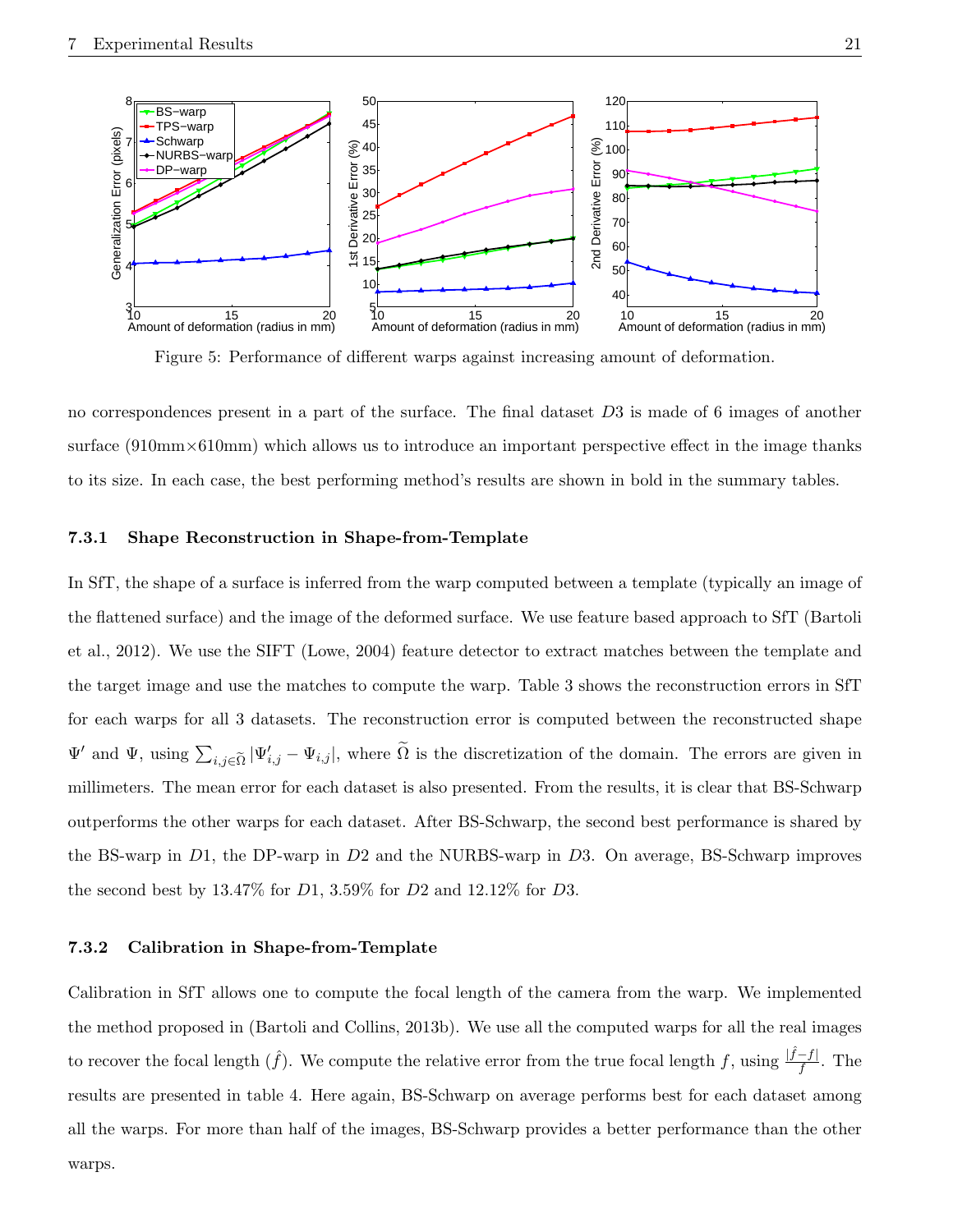

Figure 6: The first dataset D1 comprises 8 images of a fully textured surface.

### 7.3.3 Non-Rigid Structure-from-Motion

We have used the method proposed in (Varol et al., 2009) that assumes the surface to be piece-wise planar. Homographies are fitted to feature correspondences between pairs of images and then are decomposed to obtain the orientation of surface planes. The surface's shape is then computed from the normal field generated by combining all normals obtained from every pair. All pairs from at least 3 images are needed. The main difficulty of (Varol et al., 2009) is how to compute the support set of correspondences for each homography. We deal with this by uniformly sampling points from the first image and then using the warp to generate the local support of each point from close neighbors.

For this experiment, we use the first 6 images from the first dataset D1 and the whole set from the other datasets. For a dataset, each time we choose 3 images. We obtain several possible combinations of such image triplets. We compute shape error for all the combinations and present the mean error for 5 image warps. The shape error is computed using the mean difference between reconstructed surface normals and the ground truth surface normals. In table 5, we present the results of our experiments. It is clear that BS-Schwarp outperforms all the other warps with a good margin for all datasets.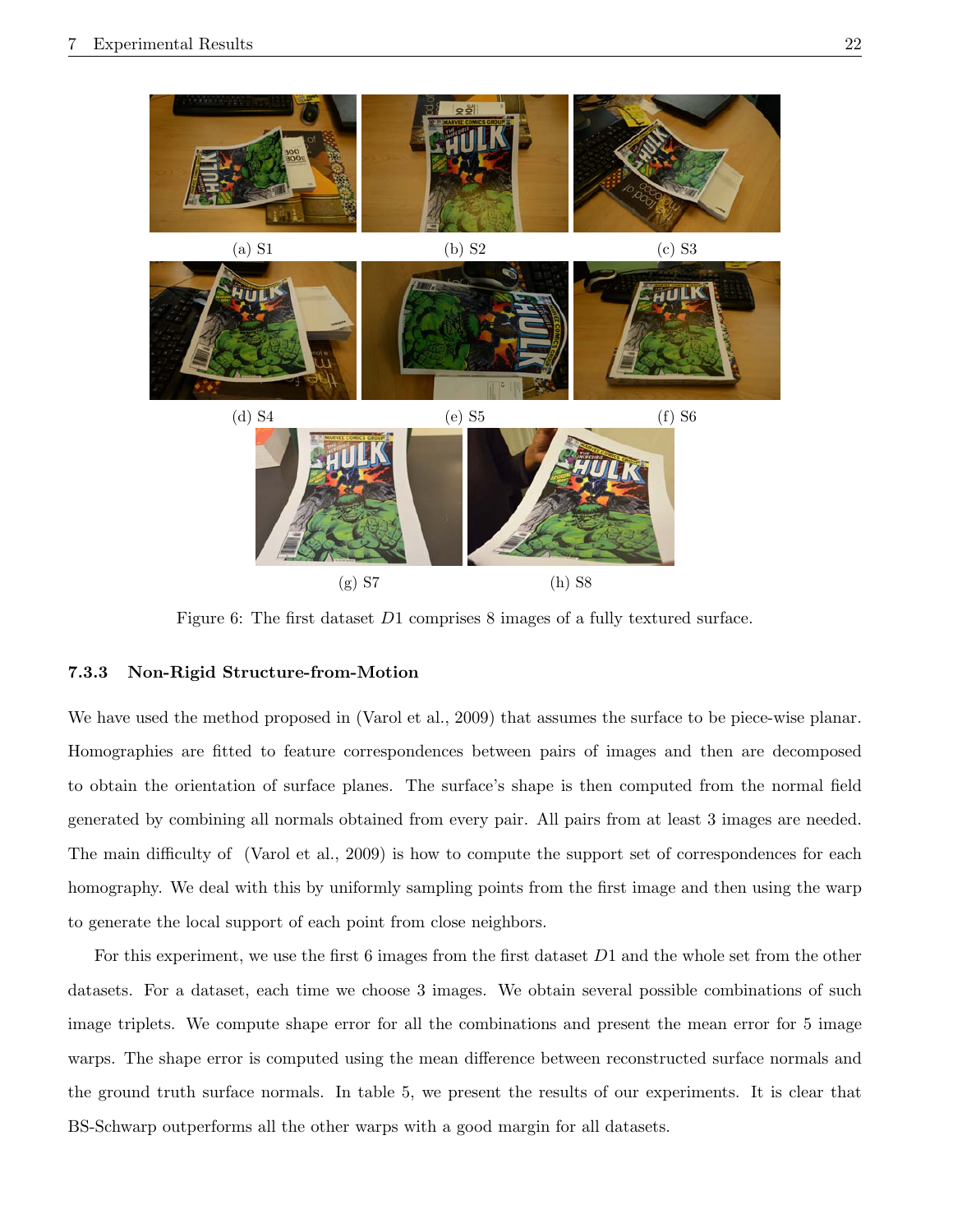

(g) S7

Figure 7: The second dataset  $D2$  comprises 7 images of a surface with texture only along the border.



Figure 8: The third dataset D3 comprises 6 images of a fully textured surface larger than the surfaces used in D1 and D2.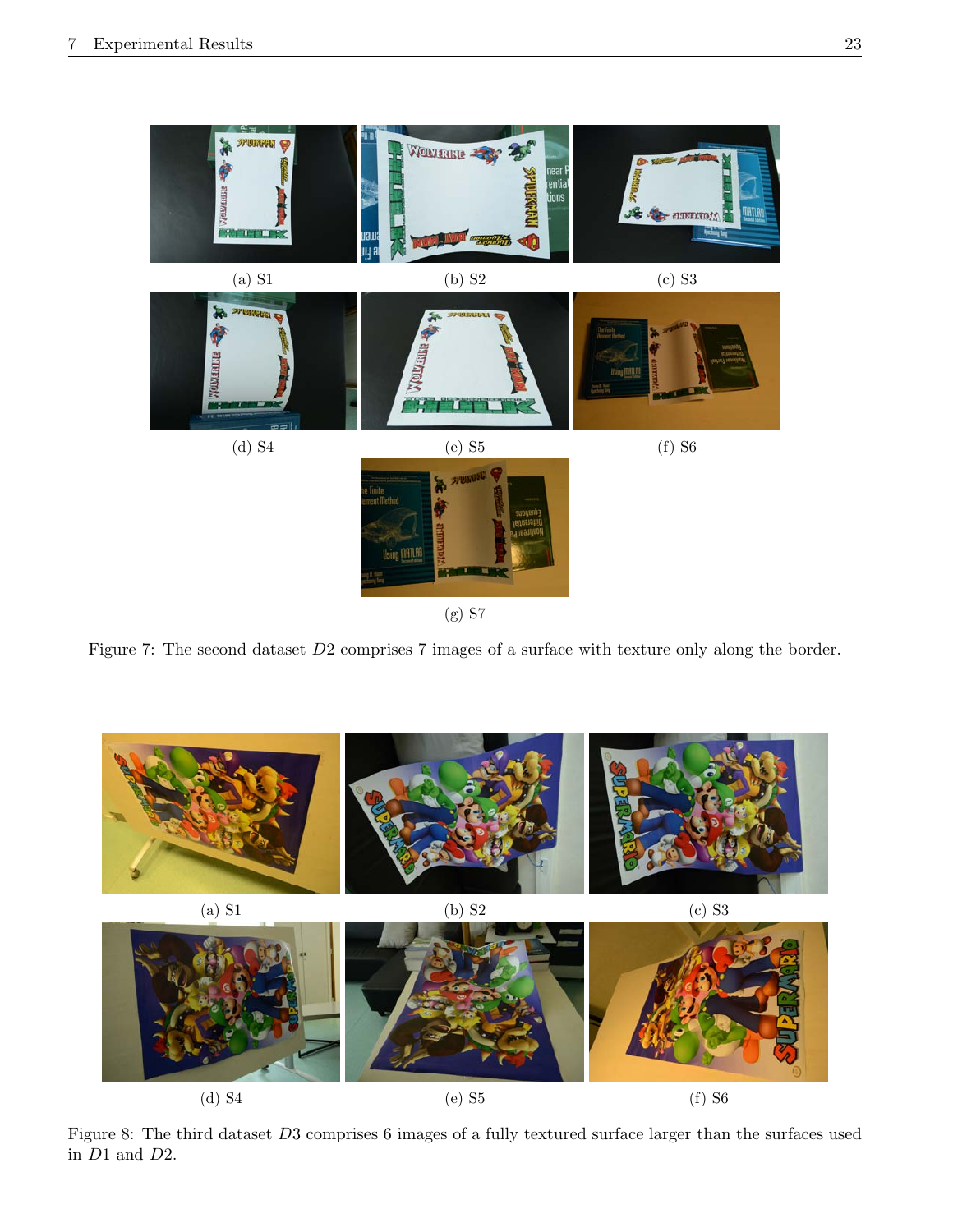| Shape<br>Dataset |                 | BS-warp | BS-Schwarp | TPS-warp | $DP$ -warp | NURBS-warp |
|------------------|-----------------|---------|------------|----------|------------|------------|
|                  | S1              | 19.83   | 19.77      | 21.28    | 21.24      | 21.09      |
|                  | $\overline{S2}$ | 22.32   | 21.56      | 20.91    | 20.80      | 22.74      |
|                  | $\overline{S3}$ | 3.59    | 3.56       | 3.84     | 3.84       | 3.66       |
| D1               | $\overline{S4}$ | 13.22   | 13.16      | 14.81    | 15.03      | 16.96      |
|                  | $\overline{S5}$ | 11.09   | 11.11      | 11.56    | 11.70      | 14.97      |
|                  | $\overline{S6}$ | 28.78   | 21.33      | 40.96    | 24.45      | 22.29      |
|                  | $\overline{S7}$ | 7.28    | 3.45       | 13.72    | 11.22      | 8.43       |
|                  | $\overline{S8}$ | 7.57    | 6.21       | 16.41    | 13.59      | 6.37       |
| $D1$ -Mean       |                 | 14.47   | 12.52      | 17.94    | 15.23      | 14.82      |
|                  | S1              | 14.61   | 14.57      | 15.12    | 15.20      | 14.67      |
|                  | $\overline{S2}$ | 9.04    | 9.01       | 11.30    | 10.72      | 15.76      |
|                  | $\overline{S3}$ | 12.45   | 12.44      | 13.43    | 13.26      | 12.98      |
| D2               | S4              | 11.70   | 11.81      | 12.17    | 11.93      | 11.37      |
|                  | $\overline{S5}$ | 18.88   | 12.36      | 43.78    | 13.07      | 12.25      |
|                  | $\overline{S5}$ | 28.78   | 21.33      | 40.96    | 24.45      | 22.29      |
|                  | S <sub>6</sub>  | 43.91   | 41.64      | 42.76    | 42.52      | 48.39      |
|                  | $\overline{S7}$ | 20.13   | 20.47      | 20.41    | 20.24      | 20.82      |
| $D2$ -Mean       |                 | 18.67   | 17.48      | 22.71    | 18.13      | 19.60      |
|                  | S1              | 82.47   | 54.93      | 113.49   | 55.45      | 62.43      |
|                  | $\overline{S2}$ | 44.02   | 41.21      | 50.36    | 49.93      | 42.22      |
| D3               | $\overline{S3}$ | 33.49   | 31.16      | 35.80    | 35.62      | 31.51      |
|                  | S <sub>4</sub>  | 44.16   | 35.26      | 61.50    | 68.32      | 41.47      |
|                  | $\overline{S5}$ | 64.79   | 55.24      | 97.89    | 96.21      | 63.20      |
|                  | $\overline{S6}$ | 53.30   | 45.79      | 70.20    | 61.71      | 59.12      |
| $D3$ -Mean       |                 | 53.71   | 43.93      | 71.54    | 61.21      | 49.99      |

Table 3: Reconstruction error (in mm) for SfT for the images of the 3 datasets used in our experiments.

# 8 Conclusion

We have studied differential projective invariants and their application for modeling the projection of a deforming surface. We have presented the 2D Schwarzian equations which form a set of PDEs. The Schwarzian equations model projective functions at a differential scale. They constrain the flow between two projections of a deforming surface. We have introduced a new type of penalty based on the warp's Schwarzian equations. We have conducted experiments on real and simulated data. We show that the Schwarp (Schwarzian penalized warp) notably improves accuracy over the existing image warps (that penalize the bending energy) in SfT (shape reconstruction and calibration) and NRSfM. The Schwarzian equations provide a general model with potential impacts on other problems in computer vision (such as optical flow in rigid environments) which form potential future work.

Acknowledgments. This research has received funding from the EUs FP7 ERC research grant 307483 FLEXABLE.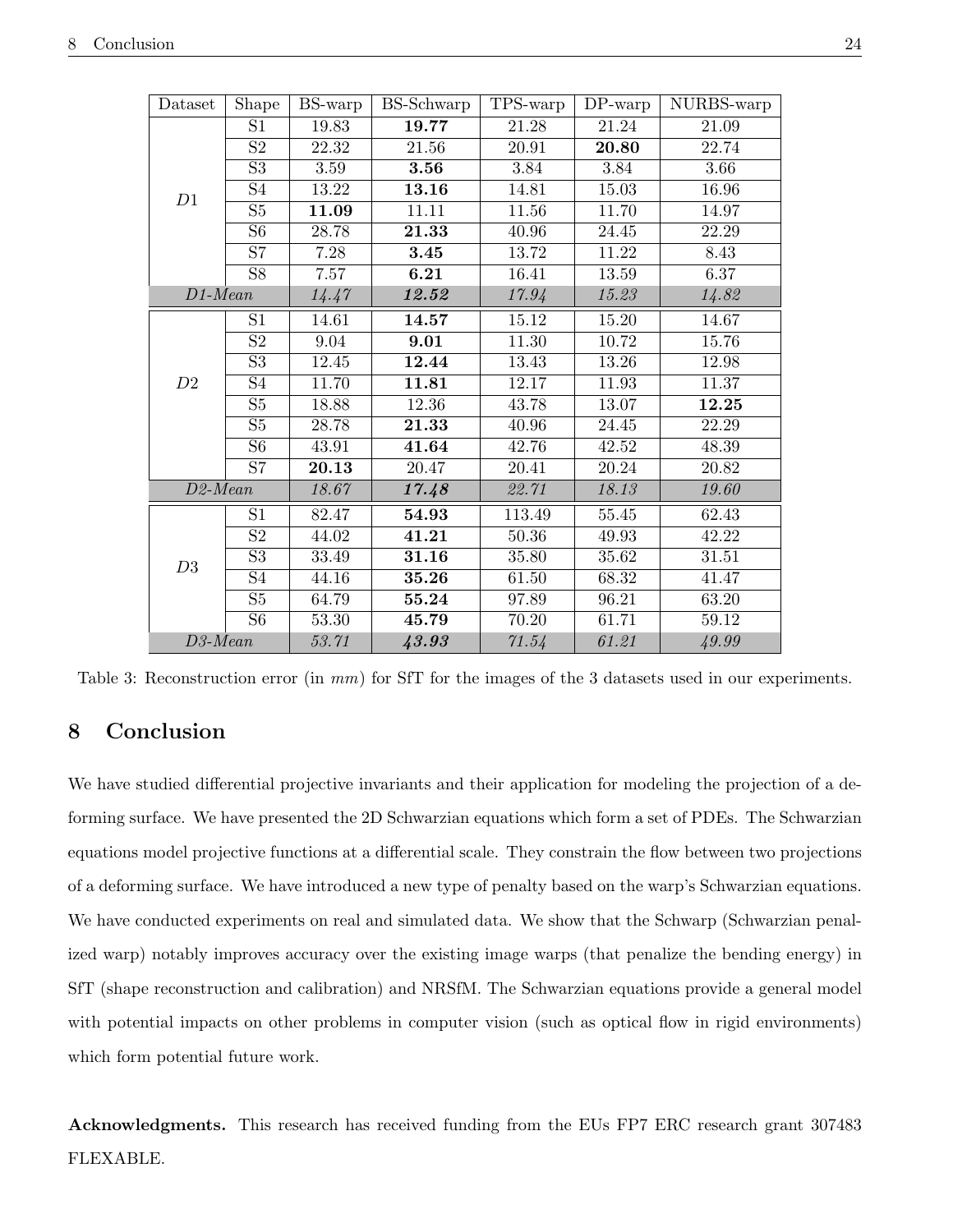| Dataset    | Shape                    | BS-warp  | <b>BS-Schwarp</b> | TPS-warp           | $DP$ -warp | NURBS-warp |
|------------|--------------------------|----------|-------------------|--------------------|------------|------------|
|            | S1                       | 8.05     | 10.31             | 12.02              | 12.38      | 9.36       |
|            | $\overline{S2}$          | 10.43    | 6.70              | 10.47              | 10.19      | 8.52       |
|            | $\overline{S3}$          | 1.49     | 0.30              | 1.81               | 3.24       | 3.95       |
|            | $\overline{S4}$          | 1.61     | 3.00              | 3.75               | 3.67       | 6.73       |
| D1         | $\overline{S5}$          | 4.87     | 6.06              | 19.49              | 15.28      | 19.57      |
|            | $\overline{\text{S6}}$   | 0.42     | 0.34              | 5.86               | 1.13       | 3.87       |
|            | $\overline{S7}$          | 1.29     | 0.06              | 6.02               | 7.32       | 2.35       |
|            | $\overline{S8}$          | 1.86     | 1.16              | 4.39               | $5.16\,$   | 2.18       |
| $D1$ -Mean |                          | 3.75     | 3.49              | $7.98\,$           | $7.30\,$   | 5.82       |
|            | S1                       | $3.00\,$ | $0.85\,$          | $2.01\,$           | $\bf 0.02$ | 0.10       |
|            | $\overline{S2}$          | 3.12     | 1.41              | 8.09               | 8.05       | 8.64       |
|            | $\overline{S3}$          | 12.45    | 11.58             | 7.25               | 8.01       | 19.61      |
| D2         | $\overline{S4}$          | 4.99     | 4.15              | 4.67               | 4.07       | 3.08       |
|            | S5                       | 0.50     | 0.46              | 19.61              | 2.88       | 6.22       |
|            | $\overline{\mathrm{S6}}$ | 19.85    | 19.81             | $\overline{19.77}$ | 19.85      | 19.77      |
|            | $\overline{S7}$          | 2.05     | 4.71              | 14.96              | 9.64       | 2.48       |
| $D2$ -Mean |                          | 6.51     | 6.14              | 10.91              | 7.5        | 8.56       |
|            | S1                       | 9.60     | 7.13              | 6.86               | 10.39      | 14.92      |
|            | $\overline{S2}$          | 0.21     | 3.16              | 6.97               | 4.07       | 10.03      |
|            | $\overline{S3}$          | 5.19     | 2.44              | 0.54               | 2.25       | 7.47       |
| D3         | S <sub>4</sub>           | 7.05     | 6.10              | 16.87              | 19.85      | 7.37       |
|            | $\overline{S5}$          | 5.74     | 3.60              | 10.79              | 19.73      | 9.36       |
|            | $\overline{S6}$          | 4.39     | $\bf 0.85$        | 2.05               | 6.78       | $9.08\,$   |
| $D3$ -Mean |                          | 5.37     | 3.88              | 7.35               | 10.51      | 9.69       |

Table 4: Relative focal length calibration recovery error (in percents) computed from the images of 3 datasets used in our experiments.

# References

- K. Astrom. Fundamental limitations on projective invariants of planar curves. IEEE transactions on Pattern Analysis and Machine Intelligence, 17(1):77–81, 1995.
- A. Bartoli and T. Collins. Template-based isometric deformable 3D reconstruction with sampling-based focal length self-calibration. In Computer Vision and Pattern Recognition, 2013a.
- A. Bartoli and T. Collins. Template-based isometric deformable 3D reconstruction with sampling-based focal length self-calibration. In Computer Vision and Pattern Recognition, 2013b.
- A. Bartoli, M. Perriollat, and S. Chambon. Generalized thin-plate spline warps. International Journal of Computer Vision, 88(1):85–110, 2010.
- A. Bartoli, Y. Gérard, F. Chadebecq, and T. Collins. On template-based reconstruction from a single view: Analytical solutions and proofs of well-posedness for developable, isometric and conformal surfaces. In Computer Vision and Pattern Recognition, 2012.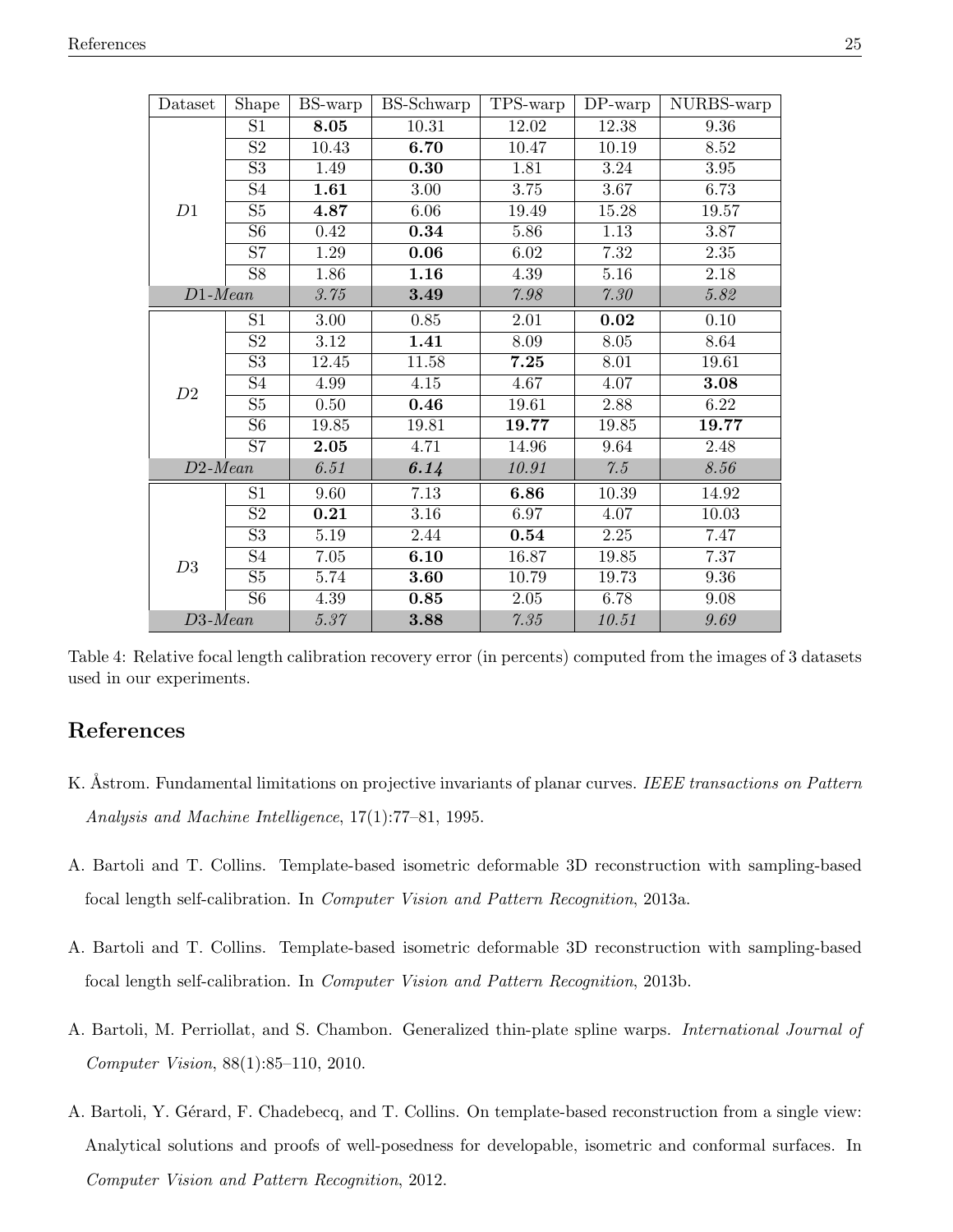| Dataset    | Shape                    | BS-warp | BS-Schwarp | TPS-warp | $DP$ -warp | NURBS-warp |
|------------|--------------------------|---------|------------|----------|------------|------------|
|            | S <sub>1</sub>           | 14.11   | 11.82      | 16.46    | 16.98      | 13.27      |
|            | $\overline{S2}$          | 15.79   | 12.39      | 17.24    | 17.81      | 16.55      |
|            | S3                       | 13.07   | 13.56      | 15.41    | 16.75      | 17.85      |
| D1         | S4                       | 10.33   | 9.10       | 12.01    | 11.71      | 10.77      |
|            | $\overline{S5}$          | 14.72   | 13.59      | 14.16    | 14.27      | 15.78      |
|            | $\overline{\mathrm{S6}}$ | 18.44   | 8.99       | 20.07    | 18.71      | 9.88       |
| $D1-Mean$  |                          | 14.41   | 11.58      | 15.89    | 16.04      | 14.01      |
|            | S <sub>1</sub>           | 14.22   | 10.90      | 19.70    | 14.91      | 10.68      |
|            | $\overline{S2}$          | 8.07    | 7.05       | 12.09    | 10.14      | 11.56      |
|            | $\overline{\mathrm{S}3}$ | 8.06    | 6.84       | 11.98    | 8.69       | 7.62       |
| D2         | S4                       | 7.72    | 6.12       | 9.98     | 8.51       | 7.53       |
|            | S <sub>5</sub>           | 7.44    | 3.80       | 23.19    | 6.21       | 4.45       |
|            | S <sub>6</sub>           | 11.02   | 12.71      | 14.85    | 14.43      | 13.36      |
|            | S7                       | 10.03   | 9.35       | 15.44    | 13.21      | 11.04      |
| $D2$ -Mean |                          | 9.54    | 8.11       | 15.32    | 10.87      | 9.46       |
|            | S <sub>1</sub>           | 16.04   | 4.58       | 19.37    | 8.33       | 7.88       |
|            | $\overline{S2}$          | 15.55   | 9.72       | 17.90    | 14.91      | 14.20      |
|            | $\overline{\mathrm{S}3}$ | 20.56   | 12.70      | 25.02    | 19.36      | 16.94      |
| D3         | S4                       | 17.98   | 10.38      | 19.96    | 21.43      | 17.28      |
|            | S <sub>5</sub>           | 17.50   | 13.85      | 21.12    | 20.40      | 18.08      |
|            | S <sub>6</sub>           | 12.74   | 9.82       | 16.23    | 11.50      | 11.37      |
| $D3$ -Mean |                          | 16.73   | 10.17      | 19.93    | 15.99      | 14.29      |

Table 5: Shape recovery error (in degrees) comparison for NRSfM.

- F. L. Bookstein. Principal warps: Thin-plate splines and the decomposition of deformations. IEEE Transaction on Pattern Analysis Machine Intelligence, 11(6):567–585, June 1989.
- C. Bregler, A. Hertzmann, and H. Biermann. Recovering non-rigid 3D shape from image streams. In Computer Vision and Pattern Recognition, 2000.
- F. Brunet, A. Bartoli, N. Navab, and R. Malgouyres. NURBS warps. In British Machine Vision Conference, 2009.
- A. Cayley. On the Schwarzian derivatives and the polyhedral functions. Transaction of Cambridge Philosophical Society, 13, 1880.
- E. A. Coddington. An introduction to ordinary differential equations. Courier Dover Publications, 2012.
- O. D. Faugeras, Q.-T. Luong, and T. Papadopoulo. The Geometry of Multiple Images: The Laws that Govern the Formation of Multiple Images of a Scene and Some of Their Applications. MIT Press, 2001.
- R. I. Hartley and A. Zisserman. Multiple View Geometry in Computer Vision. Cambridge University Press, ISBN: 0521623049, 2003.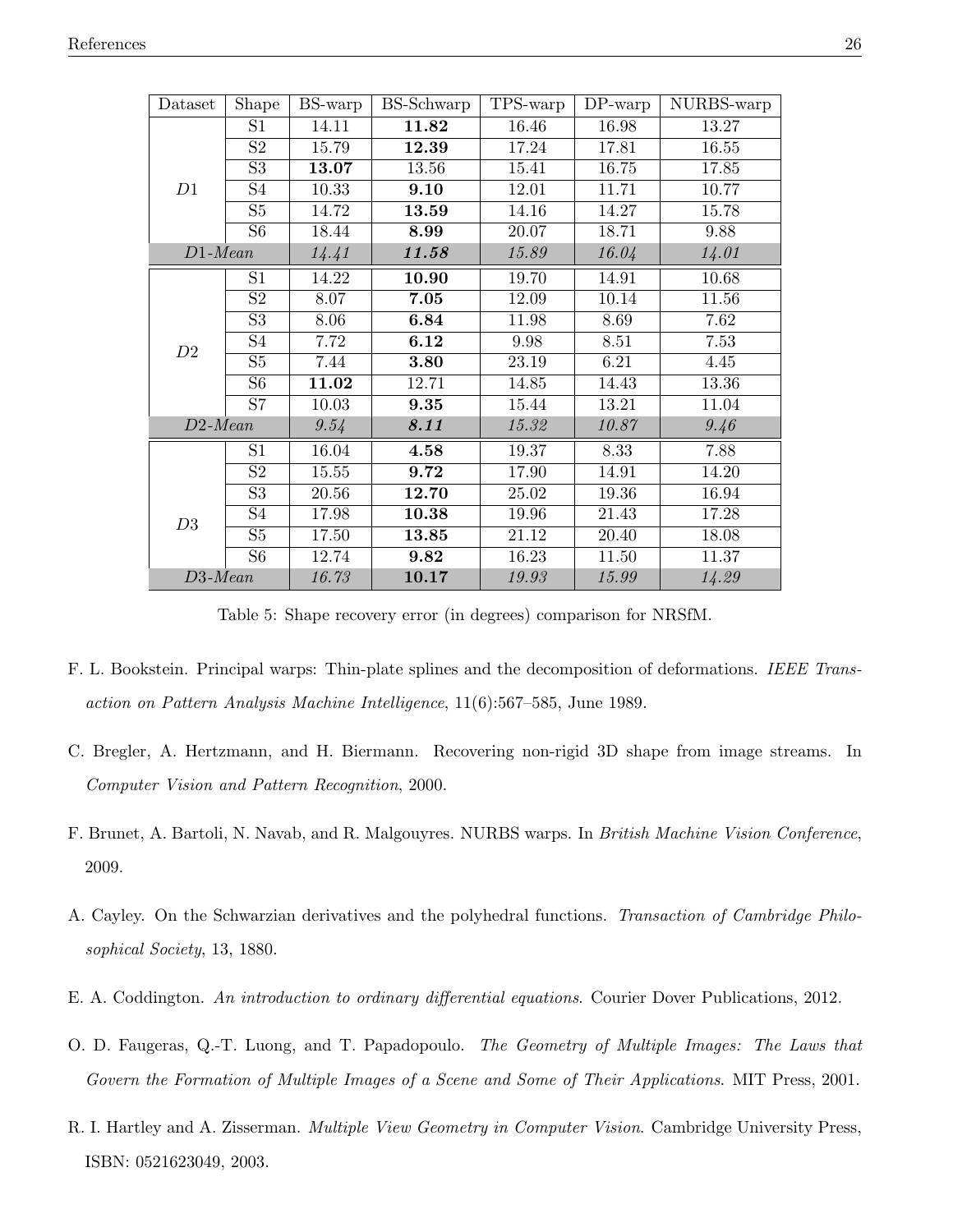- B. Horn and B. Schunck. Determining optical flow. Artificial Intelligence, 17:185–203, 1981.
- E. E. Kummer. Über die hypergeometrische reihe. Journal Fur Die Reine Und Angewandte Mathematik, 1836(15):39–83, 1836.
- S. Lazebnik and J. Ponce. The local projective shape of smooth surfaces and their outlines. International Journal of Computer Vision, 63:65–83, 2005.
- G. Lei. Recognition of planar objects in 3D space from single perspective views using cross ratio. IEEE Transactions on Robotics and Automation, 6(4):432–437, 1990.
- D. G. Lowe. Distinctive image features from scale-invariant keypoints. International Journal of Computer Vision, 60(2):91–110, 2004.
- K. Matsumoto, T. Sasaki, and M. Yoshida. Recent progress of Gauss-Schwartz theory and related geometric structures. Memoirs of the faculty of Science, Kyushu University, 47-2:283–381, 1993.
- R. Molzon and K. P. Mortensen. The Schwarzian derivative for maps between manifolds with complex projective connections. Transactions of the American Mathematical Society, 348(8):3015–3036, 1996.
- J. L. Mundy and A. Zisserman. Geometric invariance in computer vision. MIT Press, 1992.
- T. Oda. On schwarzian derivatives in several variables (in Japanese). Kokyuroku Research Institute for Mathematical Sciences, 226:82–85, 1974.
- B. Osgood and D. Stowe. The Schwarzian derivative and conformal mapping of Riemannian manifolds. Duke Mathematical Journal, 67(1):57–99, 1992.
- V. Ovsienko. Lagrange Schwarzian derivative. Moscow University Mechanics Bulletin, 44(6):8–13, 1989.
- V. Ovsienko and S. Tabachnikov. Projective Differential Geometry Old and New: From the Schwarzian Derivative to the Cohomology of Diffeomorphism Groups. Cambridge University Press, 2005.
- V. Ovsienko and S. Tabachnikov. What is... the Schwarzian derivative? North American Mathematical Society, 56:34–36, 2009.
- M. Perriollat, R. Hartley, and A. Bartoli. Monocular template-based reconstruction of inextensible surfaces. International Journal of Computer Vision, 95:124–137, 2011.
- J. Pilet, V. Lepetit, and P. Fua. Fast non-rigid surface detection, registration and realistic augmentation. International Journal of Computer Vision, 76(2):109–122, 2007.